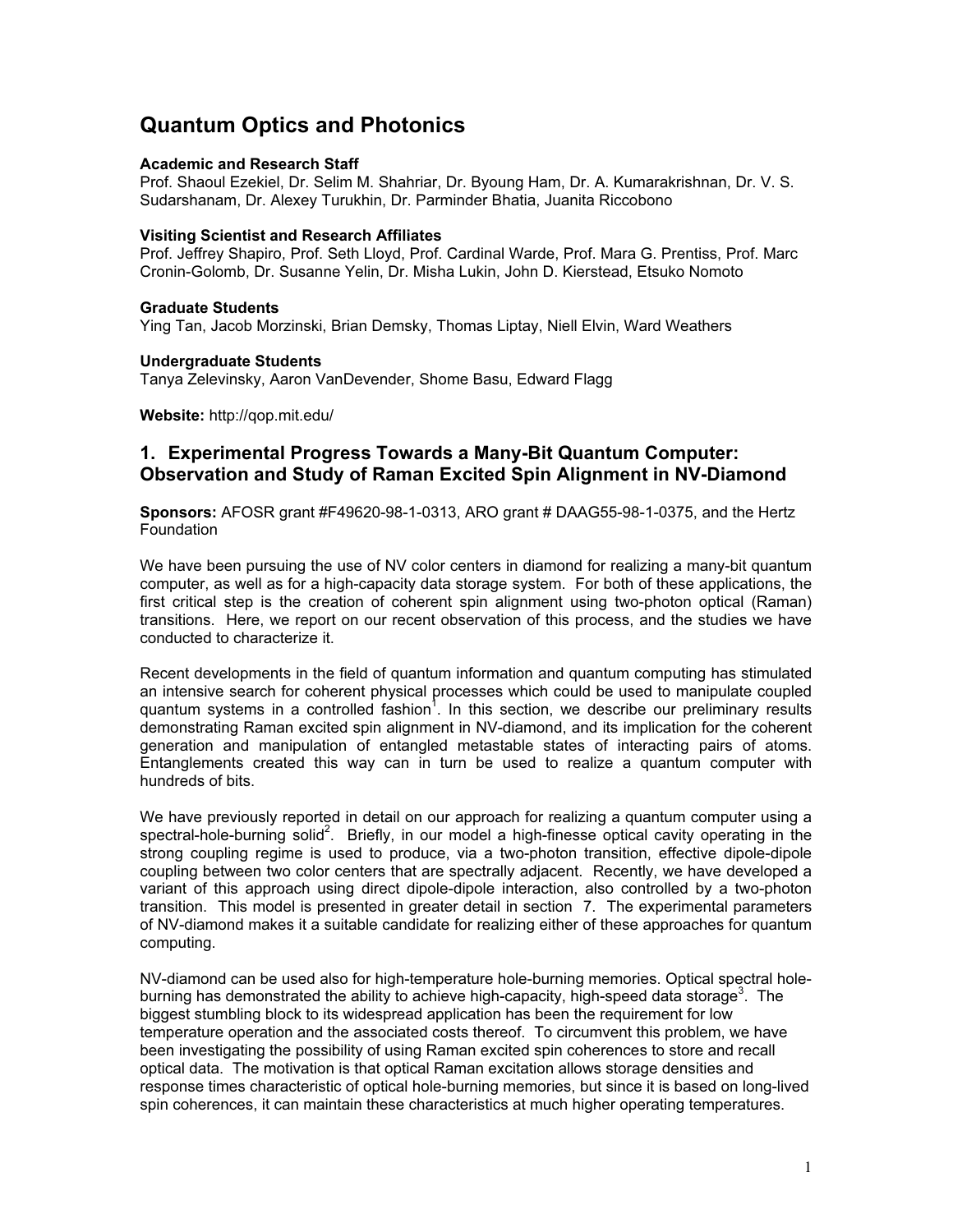Proof-of-principle experiments have shown the ability to store and recall optical data using Raman excited spin echoes in Pr:YSO. The potential for higher temperature operation, without loss of performance, was also demonstrated in this material. Recently, we have shown that it is possible to observe Raman dark resonances above the spectral hole burning temperature in Pr:YSO. However, to achieve much higher temperature operation, a spectral hole-burning material with an allowed optical transition is required. This is necessary to offset the loss of efficiency of the Raman interaction, due to increasing optical homogeneous width as temperature is increased. NV color centers in diamond is such a medium, and can be used to realize a ultrahigh capacity, high temperature as the Raman hole-burning material because it is comparatively well studied $4$ .

The experimental setup used in the N-V diamond studies is shown in Figure 1. Here, a Raman enhanced non-degenerate four-wave mixing (NDFWM) technique is used to achieve a high signal to noise ratio, in analogy to experimental techniques used previously to study Pr:YSO [5]. In this scheme, coupling (C) and probe (P) field are used to write a grating in the ground state spin coherence via the resonance Raman interaction. This grating is read with a read beam (R) to produce a signal or diffracted beam (D). To further enhance signal to noise, a heterodyne detection scheme is used as shown in Figure 1(b). All dye laser beams are derived from a single dye laser output using acousto-optic frequency shifters. This greatly relaxes dye laser frequency stability requirements since the resonant Raman interaction is insensitive to correlated laser jitter. An additional beam from the argon laser (A) is also directed into the sample to serve as a repump. Without this repump beam, the N-V center would exhibit long-lived spectral hole-burning and no cw signal would be seen after a short time. The Raman transition frequency (~120 MHz) is determined by the spacing between the S=0 and S=-1 ground state spin sublevels. This spacing is controlled by applying a magnetic field of about 1 kGauss along the crystal (111) direction. At this field strength, the S=0 and S=-1 ground sublevels (for N-V centers aligned along (111)) are near an anti-crossing. These conditions are chosen to enhance Raman transition strength by compensating for the small spin-orbit coupling in diamond with a partial mixing the spin sublevels<sup>4</sup>.

The observed NDFWM signal is shown in Figure 2 as a function of Raman detuning. The amplitude of this signal is directly proportional to the degree of coherent spin alignment induced in the NV color centers. For convenience, the Raman detuning is adjusted by tuning the spacing between the S=0 and S=-1 sublevels using the applied magnetic field. As shown, the Raman linewidth is about 20 MHz, which is comparable to the 15 MHz inhomogeneous width of the ground state spin transition. This width is significantly smaller than the homogeneous width  $(>25$  MHz) of the optical transition and laser jitter  $(-100$  MHz), and is taken as evidence of the Raman process. The asymmetry in the lineshape is due to interference with the (much broader) NDFWM signal at the anti-crossing. To eliminate this interference and to improve quality of the NDFWM signal, scanning of probe beam frequency is required. This was achieved by introducing electro-mechanical galvos. Compensating of angular displacement of coupling, probe, and reading beams, galvos allow scanning frequency of all beams. To further expand capability of the experimental setup, RF drivers for AOMs were configured to scan difference frequency between coupling and probe beam. A representative NDFWM signal obtained with modified setup is shown in Figure 3 as a function of frequency difference between coupling and probe beam. The value of the magnetic field was chosen about 1 kGauss and maintained constant.

Large optical matrix elements are required to maximize the number of gate operations per decoherence time. To evaluate matrix elements of our system, we investigated NDFWM diffraction amplitude as a function of laser intensity. The results are shown in Figure 4 for different laser intensities of coupling and probe beams. Intensity of the read beam was 25 W/cm<sup>2</sup>, and intensity of the repump beam was around 10  $W/cm<sup>2</sup>$ . Saturation intensities were found to be 5 W/cm<sup>2</sup> and 3 W/cm<sup>2</sup> for coupling and probe transition respectively. Relatively high values of saturation intensities might be explained high optical density of this particular sample. Using obtained values of optical matrix elements, we can expect 100-1000 logic gate operations per spin decoherence time.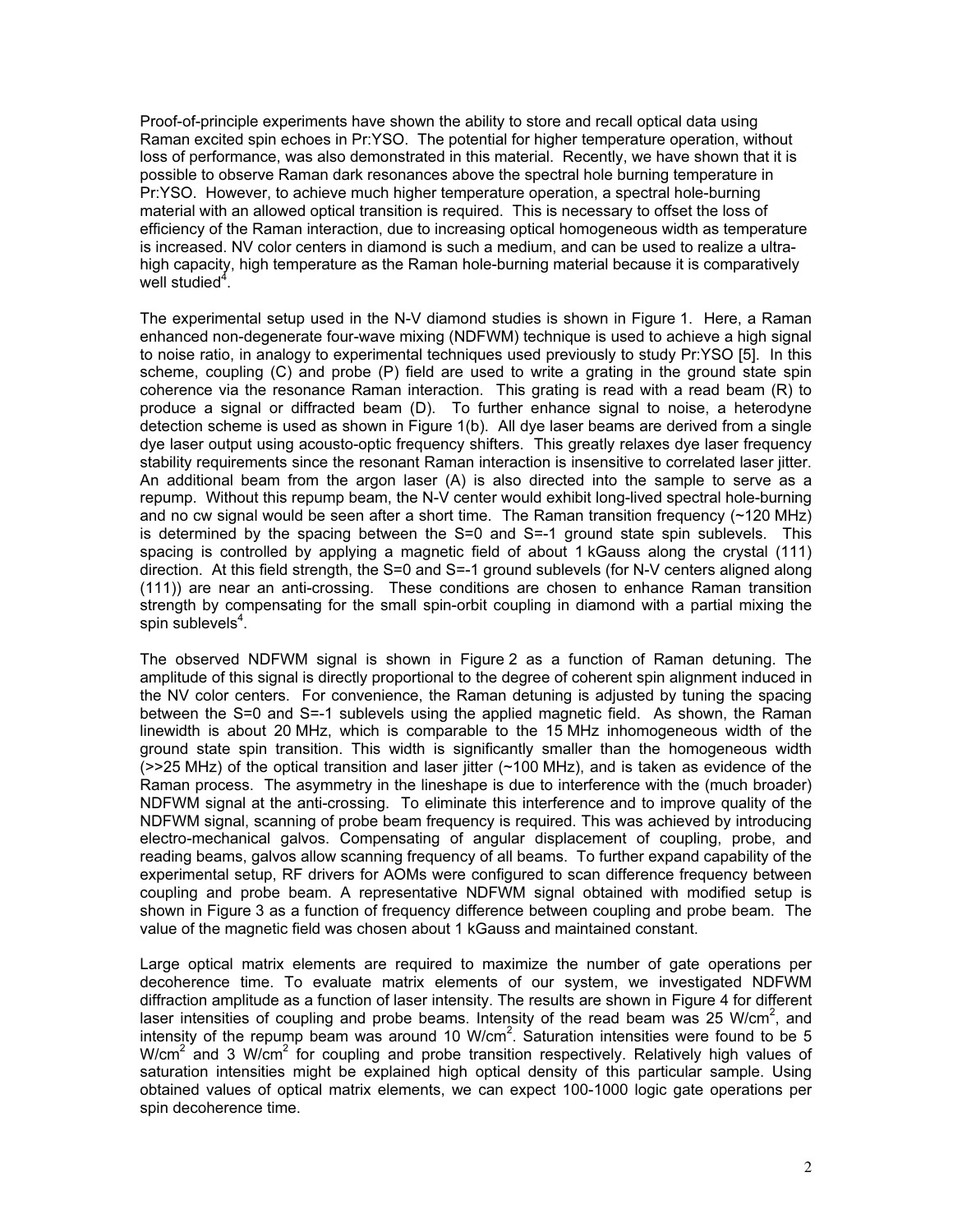It is interesting to note that laser intensity has a great influence not only on amplitude of the NDFWM signal, but also on symmetry of lineshape. Figure 5 illustrates observed this dramatic change in lineshape.

Trying to optimize experimental conditions for observation of NDFWM signal, we studied NDFWM signal lineshape as a function of applied magnetic field. The experimental results are show in Figure 7. Sharp reduction in amplitude of the observed NDFWM signal far from central frequency most likely can be explained by limited bandwidth of the AOM used to scan the frequency of the probe beam. Further investigation of the obtained dependencies with proper renormalization of the signal is planed for the future.

Finally, Raman induced transparency of the probe field (P) has also been observed. Applying coupling laser power about 13 W/cm<sup>2</sup>, absorption suppression of the probe beam  $(1.3 \text{ W/cm}^2)$ was evaluated to be about 4% (that corresponds change in transmission to be about 2.5%). Experimental traces are presented in Figure 8.

As a first step in investigation of spin echo in NV-diamond, we studied optical pumping effect on population of ground state. Regular NMR signal was detected at 430 MHz with applied magnetic field of 920 Gauss. RF power was modulated by square wave with frequency 50 Hz. Considering long lifetime of the metastable ground state, fall time of the observed pulses was strongly depended on efficiency of optical pumping. Experimental decay curve revealed two components: one weak component had constant fall time of about 5 ms, and the second stronger component had much shorter fall time, heavily depended on laser intensity. Therefore, weak component was attributed to unknown background signal, and the strong component was attributed to studied optical pumping effect. Experimental decay curves and corresponding fitting curves are shown in Figure 9.

To summarize, preliminary analysis of the NV-diamond shows a good potential of this material for experimental realization of solid state quantum computing based on dipole-dipole coupling. We have estimated that existing sample can provide as many as 900 coupled qubits per laser spot for quantum computing in spectrally selective solids. We have observed and studied Raman excited spin alignments. We have also analyzed the effects of laser power and magnetic field on Raman enhanced non-degenerate four-wave mixing signal. We have determined the optical matrix elements to be strong enough to allow 100-1000 logic gates operation per spin decoherence time.

#### References

- 1. C. Williams and S. Clearwater, Exploration in Quantum Computing (Springer-Verlag, New York, 1998).
- 2. M.S. Shahriar, J. Bowers, S. Lloyd, and P.R. Hemmer, "Solid State Quantum Computing Using Spectral Hole Burning," submitted to Nature , and references therein.
- 3. H. Lin, T. Wang, and T. W. Mossberg, "Demonstration of 8-Gbit/in.2 areal storage density based on swept-carrier frequency-selective optical memory," Optics Letters 20, pp. 1658-1660 (1995); X. A. Shen, E. Chiang, and R. Kachru, "Time-domain holographic image storage," Optics Letters 19, pp. 1246-1248 (1994)
- 4. X.F. He, N.B. Manson, P.T.H. Fisk, "Paramagnetic resonance of photoexcited N-V defects in diamond. I. Level anticrossing in the  ${}^{3}$ A ground state," Physical Review B 47, 8809 (1993); A. Lenef, S. W. Brown, D. A. Redman, S. C. Rand, J. Shigley and E. Fritsch, "Electronic structure of the N-V center in diamond: Experiments," Physical Review B 53, 13427-13440 (1996).
- 5. B. S. Ham, M. S. Shahriar, M. K. Kim and P. R. Hemmer, "Frequency-selective time-domain optical data storage by electromagnetically induced transparency in a rare-earth-doped solid," Optics Letters 22, pp. 1849-1851 (1997).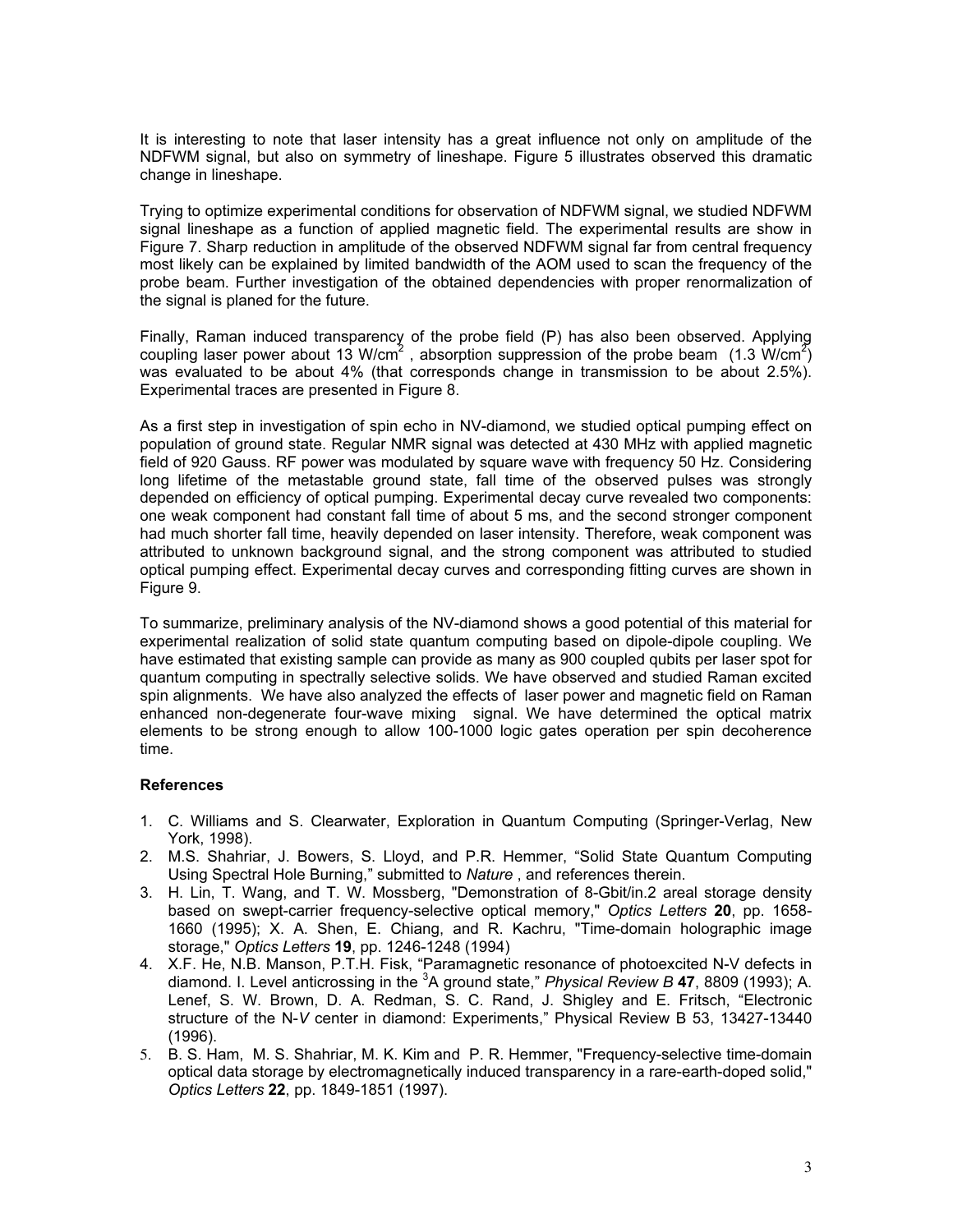6. Solid State Quantum Computing Using Spectral Hole Burning," M.S. Shahriar, J. Bowers, S. Lloyd, and P.R. Hemmer, submitted to Nature



Figure 1. Experimental setup for observation of Raman excited spin coherences in N-V diamond. (a) Level diagram near anti-crossing. (b) Optical table setup.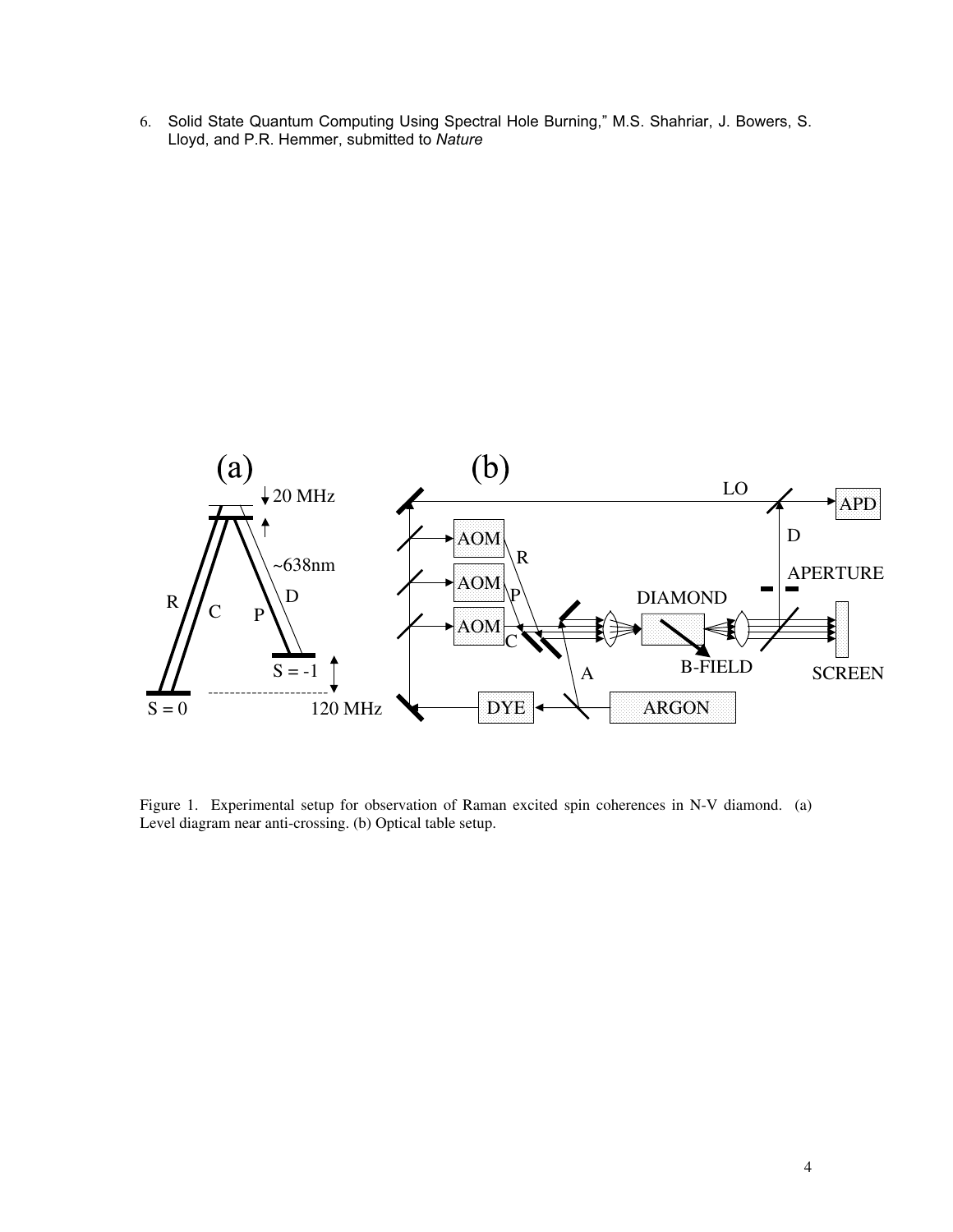

Figure 2. Raman enhanced non-degenerate four-wave mixing signal vs. magnetic field induced splitting of  $S=0,-1$  states.



Figure 3. Raman enhanced non-degenerate four-wave mixing signal vs. frequency difference between coupling and probe beam.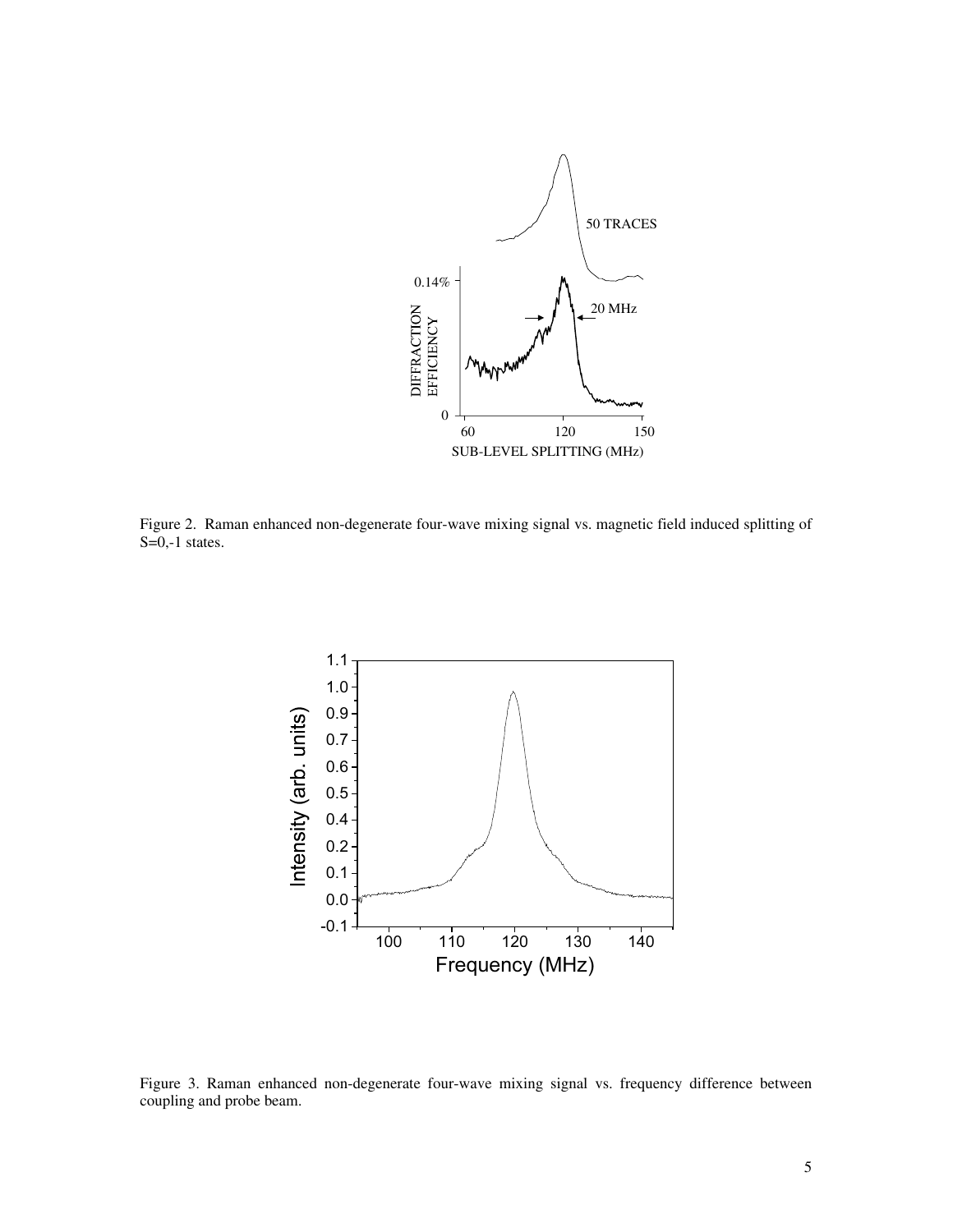

Figure 4. Amplitude of Raman enhanced non-degenerate four-wave mixing signal vs. laser intensity of coupling (left chart) and probe (right chart) beams.



Figure 6. Observed raman enhanced non-degenerate four-wave mixing signal lineshape with applied full laser power (trace A) and 1/3 of full laser power (trace B).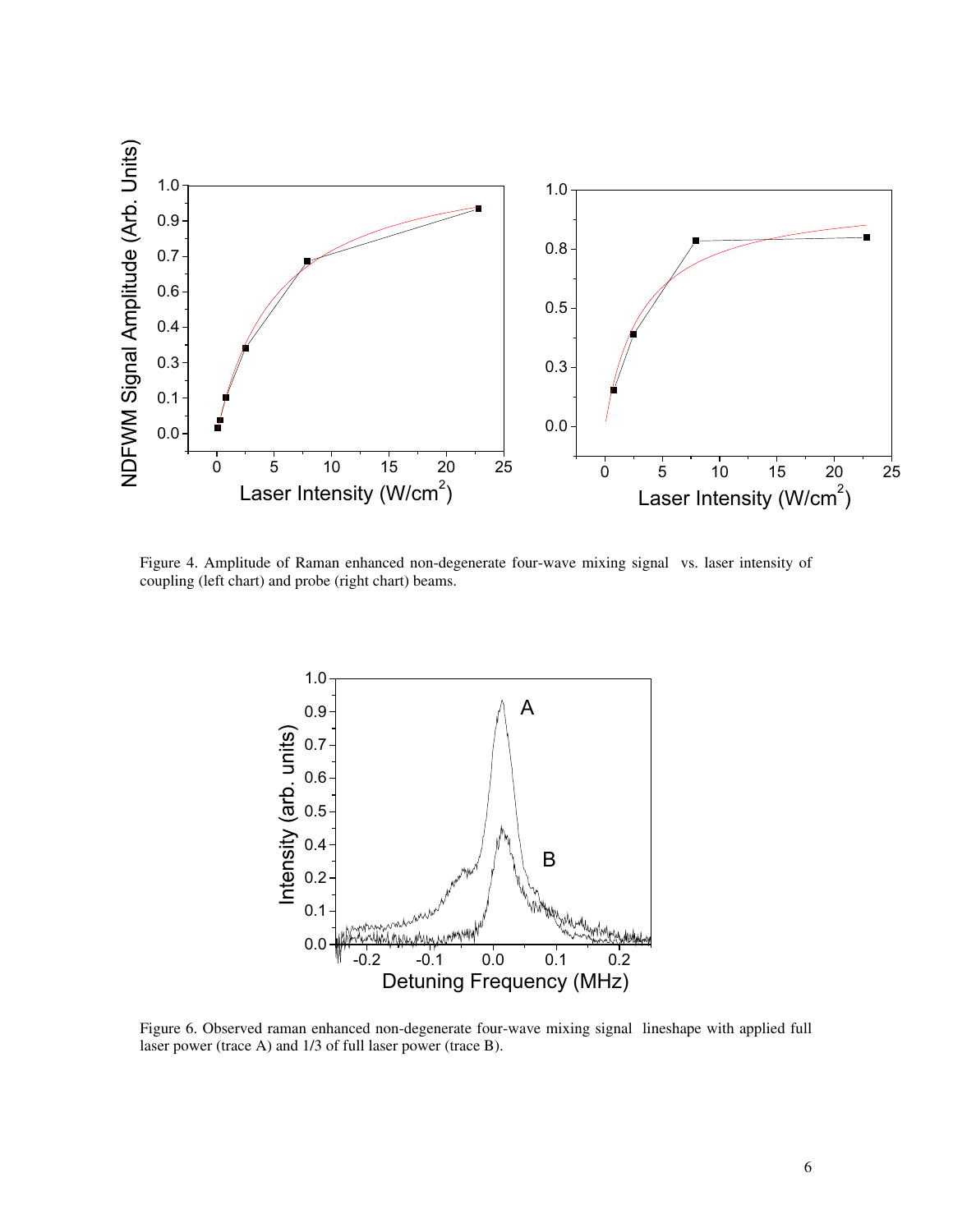

Figure 7. Raman enhanced non-degenerate four-wave mixing signal vs. magnetic field strength.



Figure 8. Absorption suppression in NV-diamond. Observed change in probe beam transmission is shown. SUB-LEVEL SPLITTING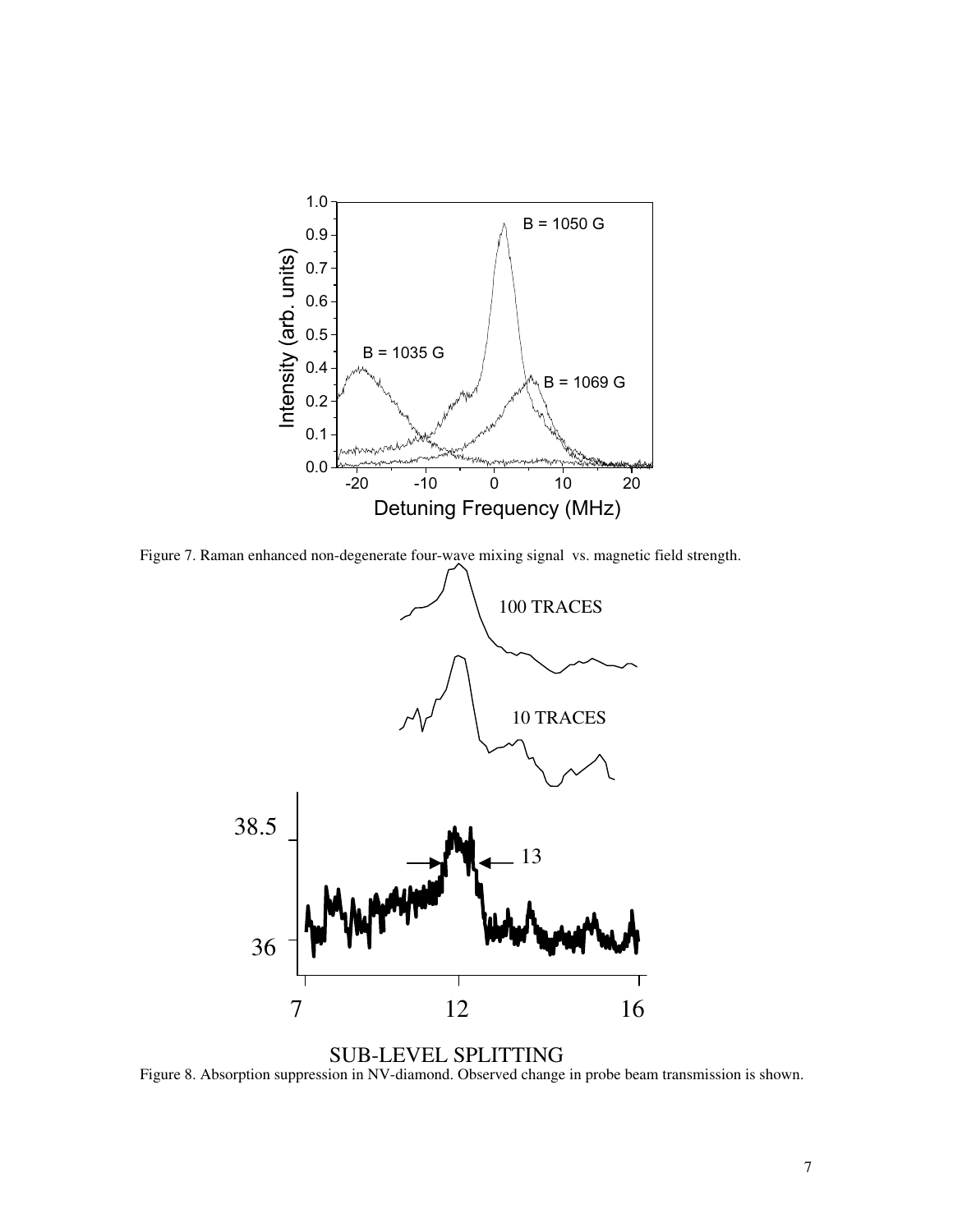

Figure 9. Ground state optical pumping after RF-pulse in NV-diamond. Optical pumping times of 0.40 ms, 0.58 ms, and 0.94 ms were found for laser powers of 96 mW/cm<sup>2</sup>, 48 mW/cm<sup>2</sup>, and 24 mW/cm

# 2. Demonstration of Injection-Locking a Diode Laser using a Filtered EOM Sideband

We have been pursuing the use of multi-pulsed Raman excitations for demonstrating a large area atom interferometer, using Rb atoms, in both one- and two-dimensions, with the dual goal of producing a ultra-precise rotation sensor, as well as to produce nanostructures with features as small as 4 nm. A key step in the experiment is the production of two laser frequencies that are phase coherent with each other to a few Hz. In this section, we report on realizing this goal, using a technique where an electro-optic modulator sideband is filtered through a cavity and injected into a diode laser, in a novel configuration yielding very high feedback isolation without sacrificing access to the output power of the diode laser. In section 3, we report on experimental results obtained using this system.

Many experiments in atomic physics require two laser beams with a controllable difference in frequencies. For frequency differences on the order of a few hundred MHz, an AOM can be used to directly produce a frequency shifted beam with high efficiency. However, AOMs that can shift a laser beam by a few GHz (e.g. 6.8 GHz for <sup>87</sup>Rb) have efficiencies close to one percent or less, and hence do not produce a frequency shifted beam with power that is adequate for some experiments.

For our large area atomic interferometer, initially using  ${}^{85}$ Rb (and eventually  ${}^{87}$ Rb for twodimensions) we require two laser beams with frequencies separated by 3 GHz and with at least 50 mW of power each. An AOM or EOM can be used to produce a 3 GHz shift in frequency, but neither will produce a shifted beam with adequate power. (Both an AOM and an EOM only convert a few percent of the power in the original laser beam to the shifted frequency.) However, one can modelock a diode laser to the shifted beam produced by an AOM or EOM in order to increase the power of the frequency shifted beam. Modelocking involves sending a low power laser beam with a particular frequency into a diode laser. The diode laser lases at the frequency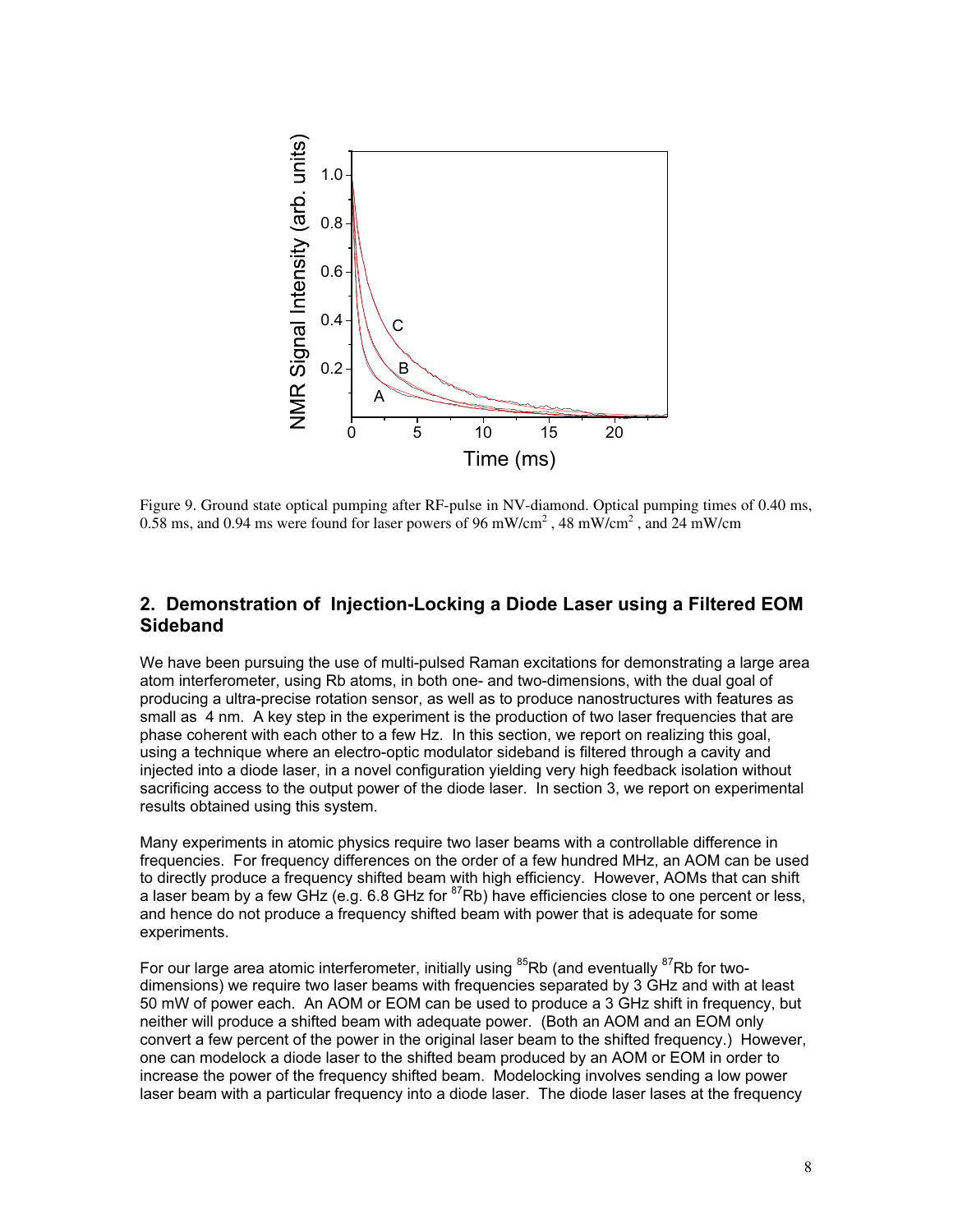of the low power beam. The final result is a sufficiently powerful laser beam shifted by 3 GHz from the original beam.

One of the drawbacks in using an AOM shifted beam is that the diffracted beam changes direction as the frequency is tuned. As a result, the diode lasers is not locked beyond a certain tuning range. Since many experiments, particularly ours, require the ability to tune the difference frequency by a significant amount, this misalignment imposes severe constraints, requiring additional compensation techniques. On the other hand, the sidebands produced by an EOM is always copropagating with the fundamental frequency, so that no such misalignment occurs as a result of tuning. As such, in principle, it is better to use an EOM for this approach. Furthermore, in general the frequency modulation achievable using an EOM is much higher than that achievable using an AOM. Finally, the EOM approach is analogous to yet another approach where the master laser is modulated directly; such an approach will eliminate the need for any external modulator, and as such is important for miniaturization efforts.

However, the EOM approach (and the direct modulation approach) has some obvious potential difficulties. First, the desired sideband needs to be filtered using a cavity with a high enough finesse so that the leakage from the fundamental is negligible. Second, the diode laser output may reflect back to itself from the surface of the cavity mirrors, causing instability. A simple isolation scheme often results in a configuration where only a part of the diode laser output is accessible for use as a single beam. Here, we report on our successful demonstration of realizing the EOM approach for locking a diode laser to a sideband of a Ti-Sapphire laser, shifted by ~3 GHz, using a novel isolation scheme that circumvents these problem.

A schematic of the setup that we used is shown in figure 1. First, a Ti-Sapphire laser beam is sent through an EOM driven by a 3 GHz microwave source, which in turn is phase locked to a rubidium atomic clock. The EOM outputs a laser beam with 3 frequency components: the original frequency, the original frequency + 3 GHz, and the original frequency – 3 GHz, which are all copropagating. The output beam is then sent through a Fabry Perot cavity in order to eliminate the original and downshifted frequencies from the beam. The cavity is first tuned to the transmission peak of the desired sideband, and then kept locked to this peak. The resulting output beam, upshifted by 3 GHz from the frequency of the Ti Sapphire beam, is then sent into a diode laser after passing through a polarizing beam splitter and a modified faraday isolator. The diode laser is injection-locked to this upshifted frequency, resulting in a 3 GHz upshifted beam with more than 100 mW of power, accessible in a single beam.

In order for the diode laser to modelock, the polarization of the diode laser beam must match the polarization of the upshifted beam being fed into it. Right before the diode laser beam enters the polarizing beam splitter it is horizontally polarized, whereas the upshifted Ti-Sapphire beam is vertically polarized at this point. In order to match the polarization of the upshifted beam to the diode laser beam, we placed a modified faraday isolator in the beam path. We explain later how the modified isolator works. Another challenge in the EOM setup is to prevent the diode laser from feeding back to itself. If even a few nanowatts of power from the diode laser are reflected back to the diode laser, then the diode laser becomes multimode and unstable.

In order to understand how the modified isolator works we will first recall how a normal isolator works and then discuss the modification we made to an isolator. A normal isolator consists of three basic pieces in series: a vertical polarizer, a material that rotates the polarization by 45 degrees, and a linear polarizer oriented at 45 degrees. Figure 2a shows a picture of normal isolator with one beam entering from the right and one beam entering from the left. First, consider the beam entering from the left. The leftmost polarizer (vertically oriented) eliminates the horizontal component of the incoming beam while allowing the vertical component to continue. The beam, now vertically polarized, is then rotated by +45 degrees. Finally, the beam passes through a polarizer oriented at +45 degrees which does nothing to beams traveling from left to right since they are already polarized at +45 degrees. The net effect is that the vertical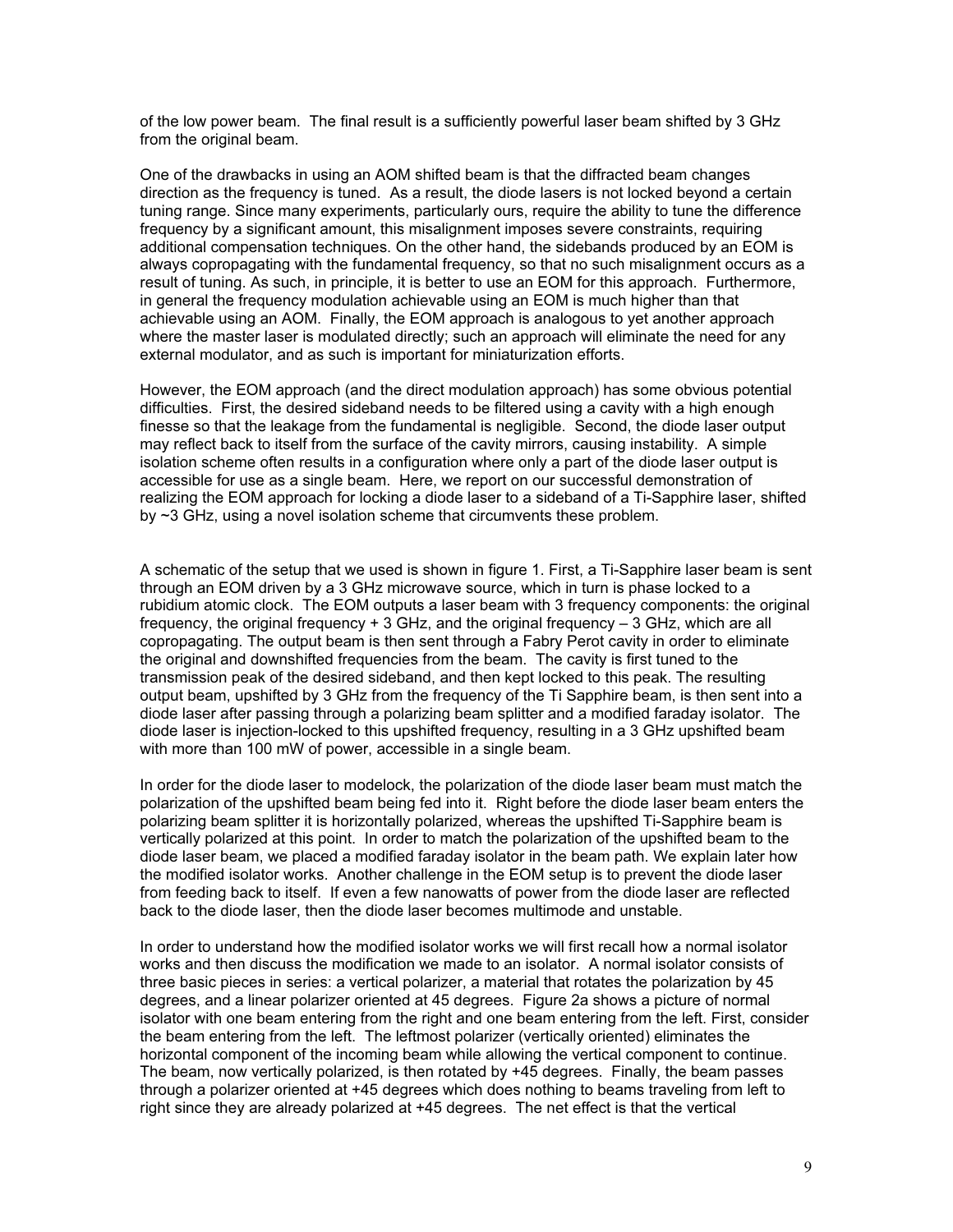component of the laser beam will pass through the isolator, but it will be rotated by 45 degrees at the output. The horizontal component of the same beam, on the other hand, will not pass through the vertical polarizer and hence will not make it through the isolator. Next, consider the beam entering the isolator from the right hand side. No matter how the beam is oriented, after it passes through the first polarizer it encounters, its will become polarized in the direction of the polarizer, +45 degrees. This polarization will then be rotated by +45 degrees resulting in a horizontally polarized beam. Since the final polarizer is oriented vertically and the beam is horizontally polarized, none of the beam power will pass through the polarizer. Hence, regardless of polarization, no beam will be able to pass through the isolator from the right.

Our modified isolator is just like a normal isolator only without the linear polarizer oriented at 45 degrees. (See figure 2b) This modification does not affect beams passing through the isolator from left to right since they are already polarized at +45 degrees by the time they reach the +45 degree polarizer. However, beams traveling from the right can now pass through the isolator. For example, a beam oriented at –45 degrees and traveling from right to left will not be attenuated by the isolator at all. It's polarization will be rotated by +45 degrees, so that it becomes vertically polarized. Then it will pass through the vertical polarizer unattenuated. Thus, the only change to a beam oriented at –45 degrees traveling from right to left, will be that its polarization is rotated by +45 degrees so that it is vertically polarized upon exiting the isolator.

The diode laser beam is initially vertically polarized. It passes through the modified isolator with no power loss, but is rotated by +45 degrees. A half wave plate then rotates the beam by another +45 degrees so that the diode laser beam is horizontal before entering the polarizing beam splitter. The diode laser continues through the polarizing splitter, which only reflects vertically polarized light, to the experiment. The Ti-Sapphire laser is initially circularly polarized. After passing through the EOM and the Fabry Perot cavity the beam is upshifted by 3 GHz, but has only about 4% of its original power. The beam then passes through a quarter wave plate that changes the polarization from circular to vertical. After being reflected by the polarizing beam splitter, the upshifted beam passes through the half-wave plate and becomes polarized at -45 degrees. The beam continues through the modified isolator to the diode laser. Note that we use the modified isolator to convert cross polarized beams to beams with parallel polarizations. Without the modified isolator the polarizations of the diode laser beam and the Ti-Sapphire beam would not match at the diode laser and hence injection locking would not occur.

If optical components were ideal then there would be no feedback to the diode laser under this configuration. However, we found that enough residual light was still feeding back to the diode laser upon reflection from the FP cavity to cause multimode behavior. In order to combat this unwanted residual feedback, we put a quarter wave plate between the polarizing beam splitter and the FP cavity. This quarter wave plate is oriented so that vertically polarized diode laser light that is reflected by the polarizing beam splitter becomes circularly polarized after passing through it. Any of the diode light that reflects back from the Fabry Perot cavity, passes through the quarter wave plate a second time and is converted from circularly polarized to horizontally polarized. Since almost all of the diode light reflected by the polarizing beam splitter is horizontally polarized after passing through the quarter wave plate, reflecting off of the Fabry perot cavity, and then passing through the quarter wave plate again, almost all of the light passes straight through the polarizing beam splitter and is prevented from feeding back to the diode laser.

Thus, our setup effectively filters the reflected diode laser beam twice. When the main diode laser beam is sent through the polarizing beam splitter only a small fraction of the beam  $\delta$  is reflected. Part of the reflected beam then reflects off of the Fabry Perot cavity and returns to the polarizing beam splitter. Again only a small fraction of this light  $\delta$  is reflected back towards the diode laser. In the end a maximum of  $\delta^2$  fraction of the diode laser beam feeds back to the diode laser.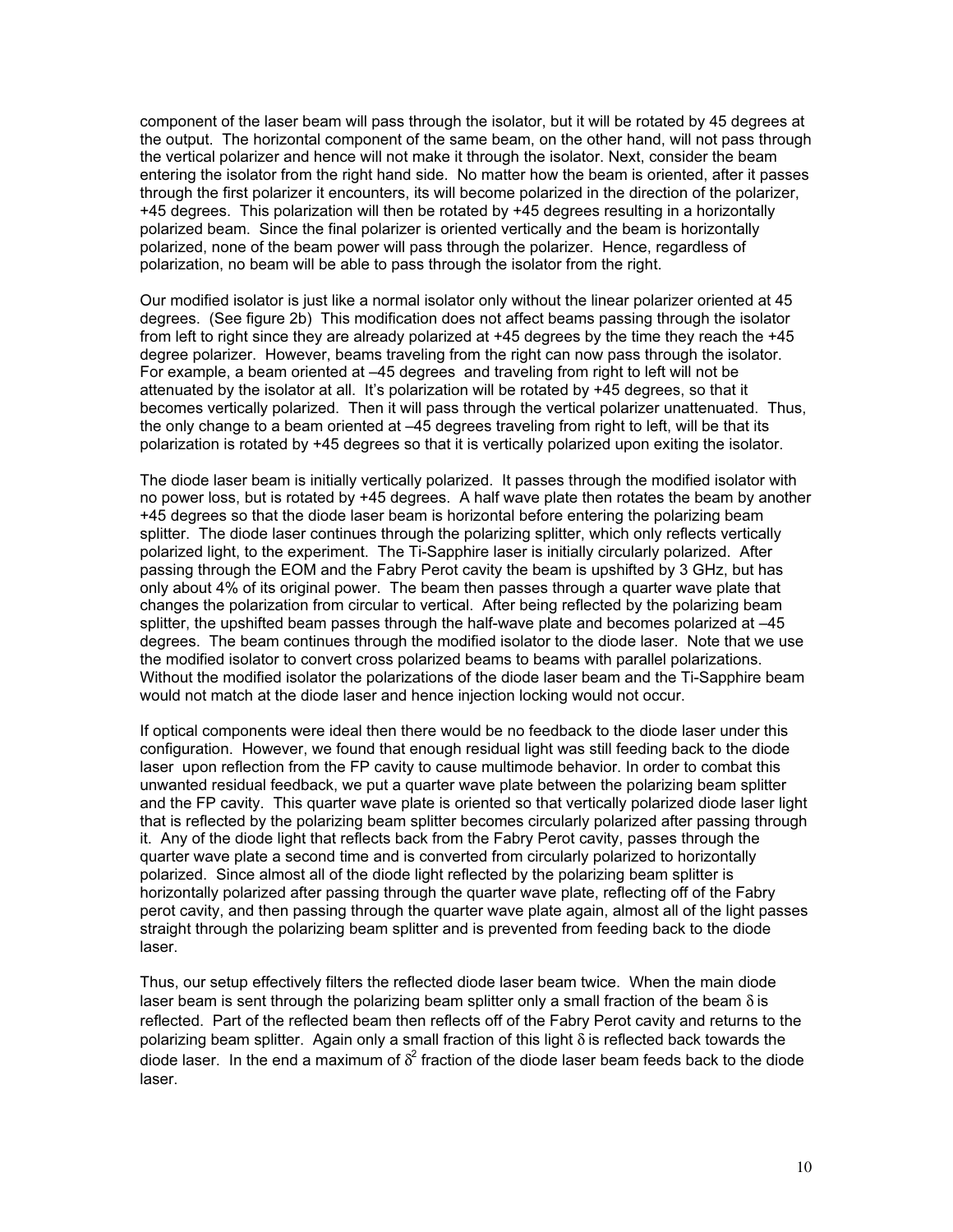In order to test the degree to which the diode laser is phase-locked to the sideband from the T-Sapph laser, we sampled a part of the injection beam, and shifted it by a 270 MHz AOM. This beam was then combined with a sample from the diode laser output, and the beat note was detected using an APD detector. Figure 3 shows this beatnote, with a width of about 2 KHz, which is essentially the resolution limit of the spectrum analyzer. Fundamentally, we expect the beat-note to be very narrow (perhaps a few Hz), limited only by the noise in the servo used to phase lock the 3 GHz VCO to the rubidium clock.

As reported in section 3, we have used this injection locking scheme to observe Raman-Ramsey fringes with an width  $(\sim 1 \text{ kHz})$  that is very close to the transit time limited value, including some residual broadening from the longitudinal velocity spread. Assuming that the linewidth of the Raman-Ramsey fringes results from the convolution of the this theoretical width and any residual width of the beat-note, we can infer that the beat-note is less than 100 Hz. When we repeat this experiment using trapped atoms, which will yield a much narrower  $(\sim 1$  Hz) transit-time limited linewidth, we would be able to determine the beat-note with better precision.



Figure 1: A schematic of the setup we use to modelock a diode laser to a frequency shifted Ti-Sapphire laser beam. An EOM upshifts part of the Ti-Sapphire beam by 3 GHz. A Fabry Perot cavity is then used to eliminate all frequencies from the beam except for the part upshifted by 3 GHz. After passing through polarizing beam splitter the polarization of the upshifted beam is rotated 90 degrees by the modified isolator to match the polarization of the diode laser beam. The diode laser modelocks to the shifted beam, ie lases at the frequency of the upshifted beam. The main diode laser beam passes straight through the polarizing beam splitter and goes to the experiment. However, because the optical components are not ideal the polarizing beam splitter reflects a fraction of the diode laser light. Some of this reflected light reflects off of the Fabry Perot cavity and returns to the polarizing beam splitter. Since the quarter wave plate makes the reflected diode laser light horizontally polarized, only a small amount of diode laser light reflected off of the Fabry Perot cavity returns to the diode laser.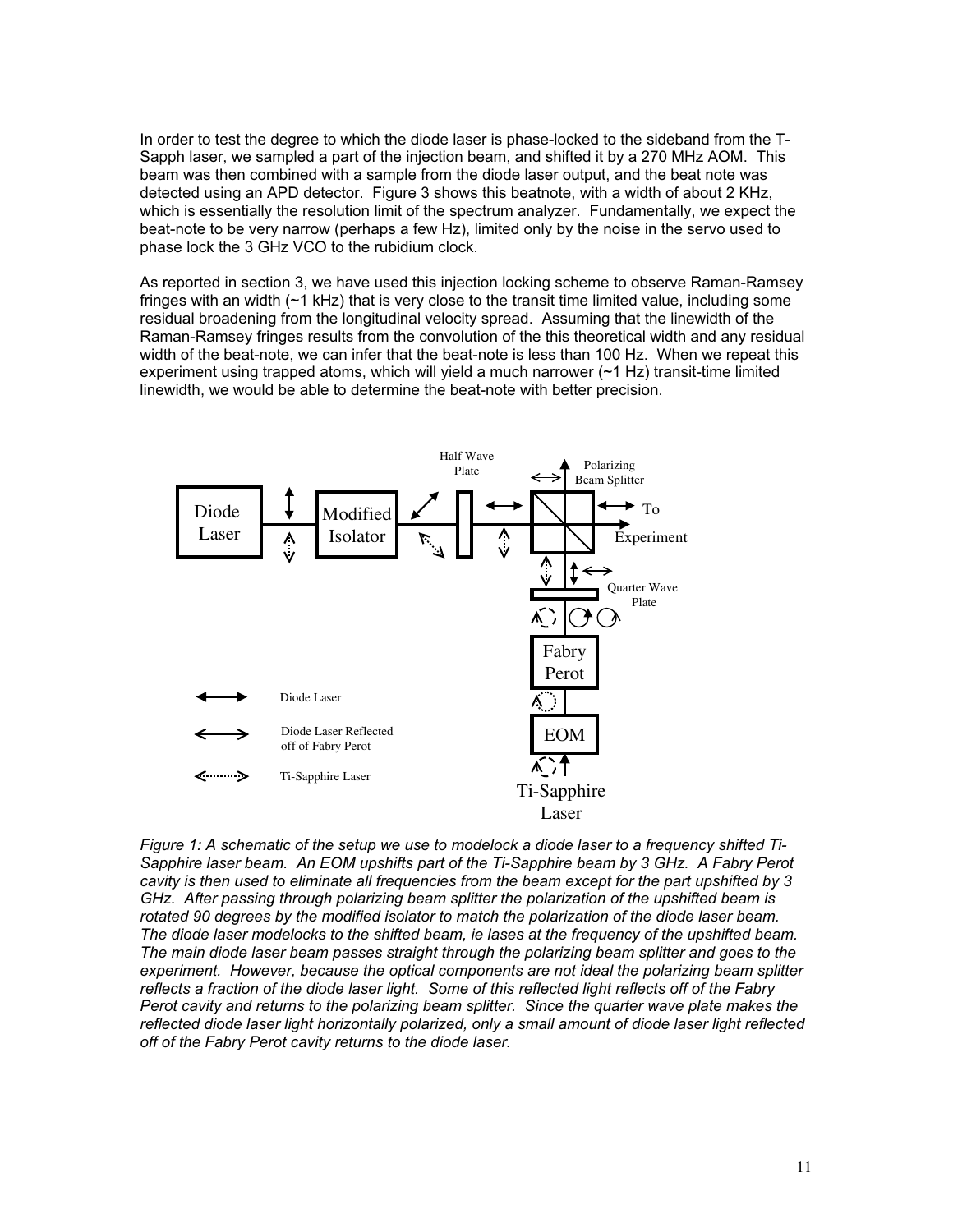

Figure 2: (a) Schematic illustration of a conventional faraday isolator. The vertical component of a laser beam traveling to the right passes through the isolator without any power loss, but is rotated by +45 degrees. However, no beam traveling to the left can pass through the isolator regardless of polarization. (b) Schematic illustration of our modified isolator. Our modification does not affect light traveling from right to left. However, it allows light traveling to the left and polarized at –45 degrees to pass through without any power loss. The modified isolator is useful because it allows us to convert beams which are cross polarized to beams with the same polarization.



Figure 3: The beat note generated by mixing the injection locked diode laser with a beam from the Ti-Sapph laser. The beat note is centered around 270 MHz, corresponding to the frequency of the AOM used to shift the Ti-Sapph beam. The observed width of ~2kHz is limited by the resolution of the spectrum analyzer. The Raman-Ramsey fringes (shown in the next section) shows that the linewidth is at least less than 1 kHz.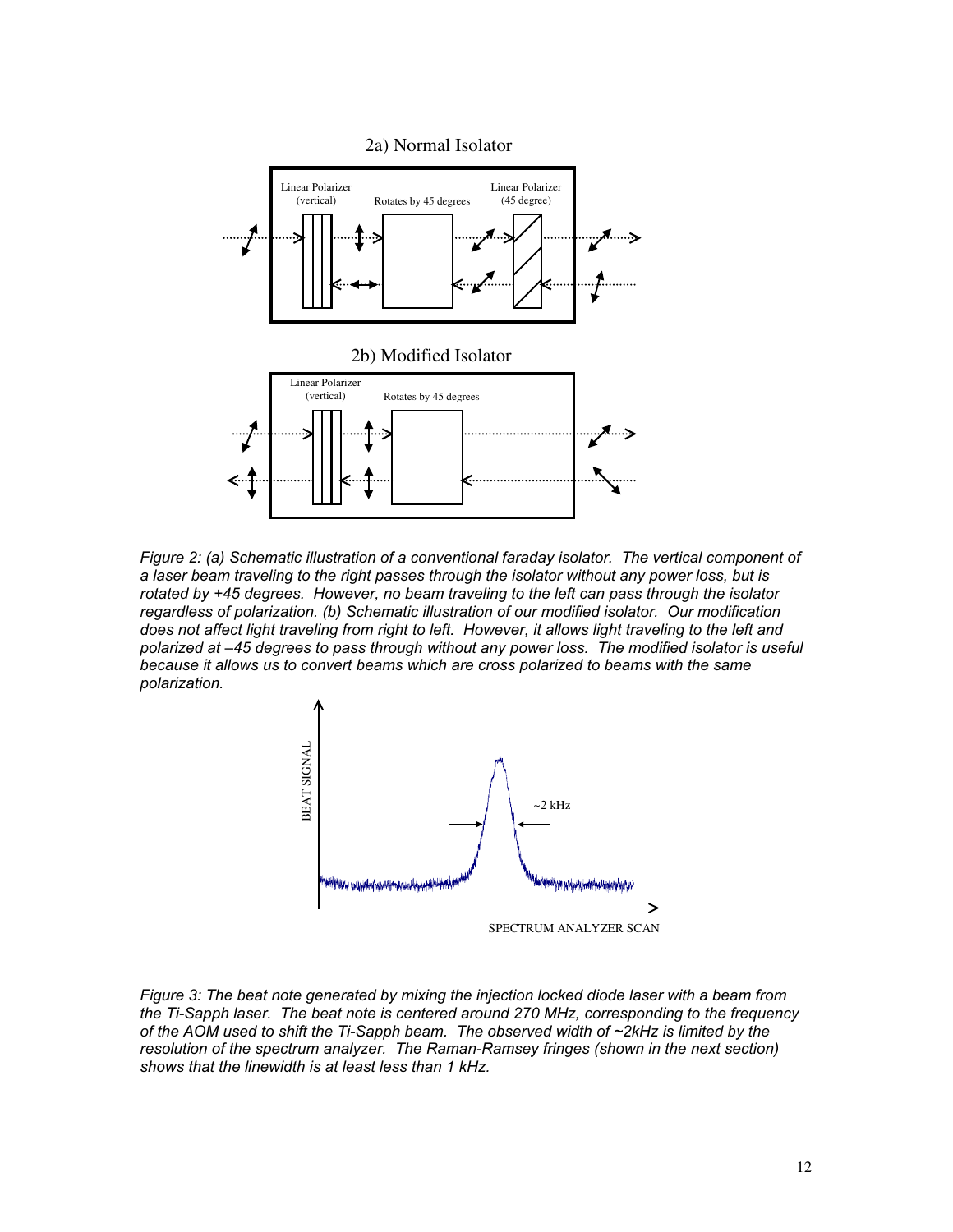# 3. Experimental Progress Towards Realization of a Large Area Atom Interferometer for Nanolithography: Observation of Transit-Time Limited Raman-Ramsey Fringes using Offresonant Excitation in State-prepared <sup>85</sup>Rb

As mentioned in section 2, we have been investigating the use of off-resonant multi-pulse Raman excitations for creating a large area atom interferometer. Here, we report experimental progress towards this objective, using a thermal atomic beam of  ${}^{85}$ Rb atoms, as well as trapped  ${}^{85}$ Rb atoms. The combination of a Ti-Sapph laser and a diode laser injection locked to a sideband thereof, as discussed in section 2, was used as an essential tool in most of the results reported here.

The basic idea behind our scheme has been presented elsewhere, including the 1998 RLE progress report. Figure 1 shows schematically our experimental setup. The top shows the<br>various frequency components that are necessary to realize our scheme in <sup>85</sup>Rb. Briefly, F<sub>1</sub> and  $F_2$  are used for cooling the atomic beams in the two transverse directions.  $F_1$  and  $F_5$  are used to pump the populations in the Zeeman sublevels into a single, magnetic field insensitive sublevel.  $F<sub>2</sub>$  and  $F<sub>3</sub>$  are used to excite the Raman transition, either in an optically resonant mode or an optically off-resonant mode (as shown), for copropagating or counter-propagating configurations. The bottom shows schematically the explicit arrangement of the various optical beams with reference to the atomic beam apparatus.

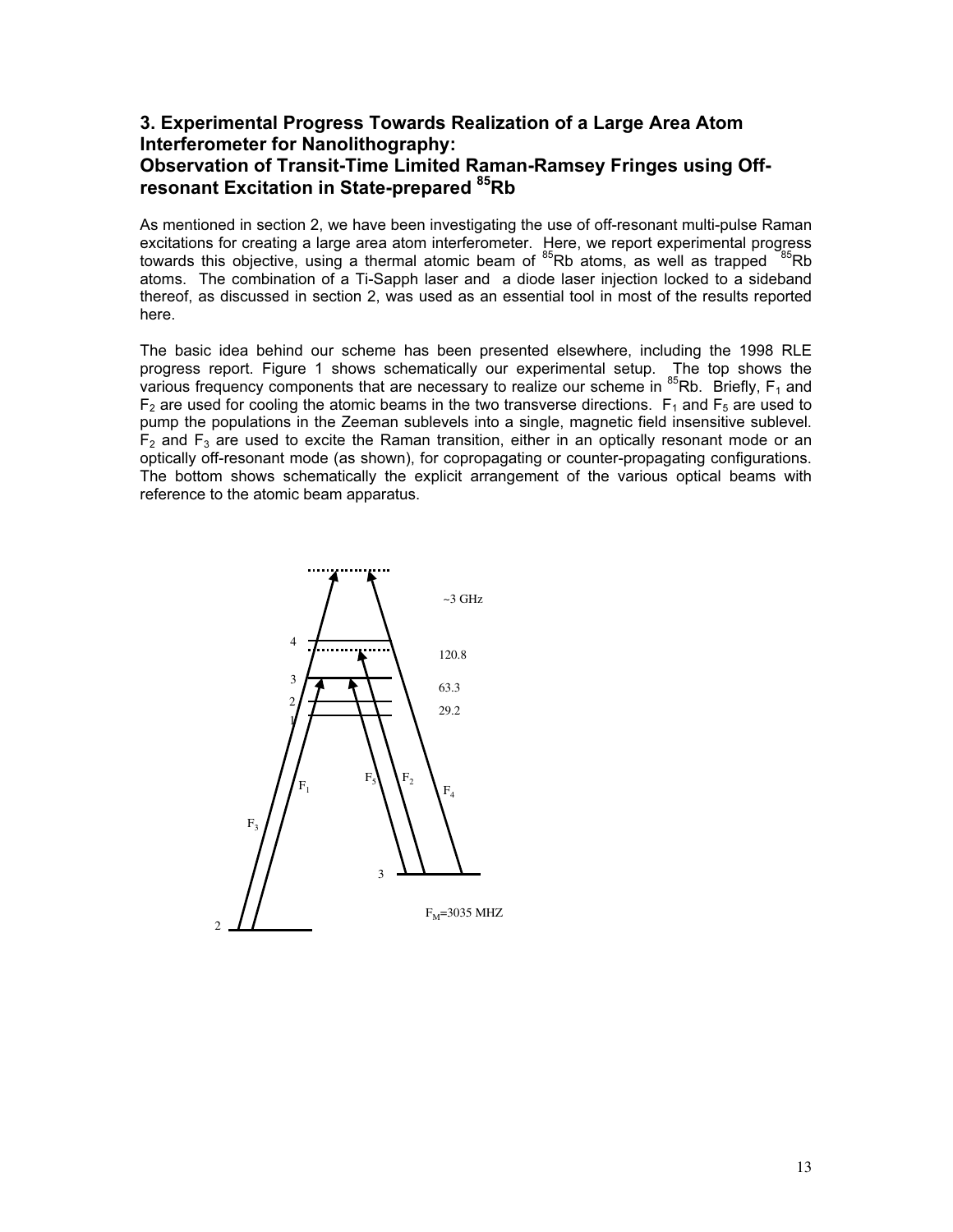

Figure 1: Bottom: Schematic illustration of the experimental setup used for demonstrating a large<br>angle inteferometer using multi-pulse Raman excitation using <sup>85</sup>Rb atoms. Two Ti-Sapph lasers and two diode lasers, and a host of AOM's and EOM's are used to generate the various frequencies necessary in this experiment. Top: correspondence of the five required frequencies to the energy levels of  $85$ Rb.

Figure 2 shows the two-photon dark resonance, characterized by the narrow, central dip imposed on the broader single frequency spectrum, observed in the fluorescence detected as a function of the two-photon detuning. For this data, the frequencies  $F_2$  and  $F_3$  were nearly resonant with two optical transitions (see fig 1: top), while the difference between these frequencies was scanned by tuning the VCO driving the EOM (see section 2). The observed linewidth of the Raman dip is about 1 MHz, which is mostly due to power broadening. The fact that the dip goes almost to the bottom indicates near perfect spin-coherence excitation via the two photon process. We use this optically on-resonance dark state signal as a means to optimize the alignment of the beams to be used for the interferometer.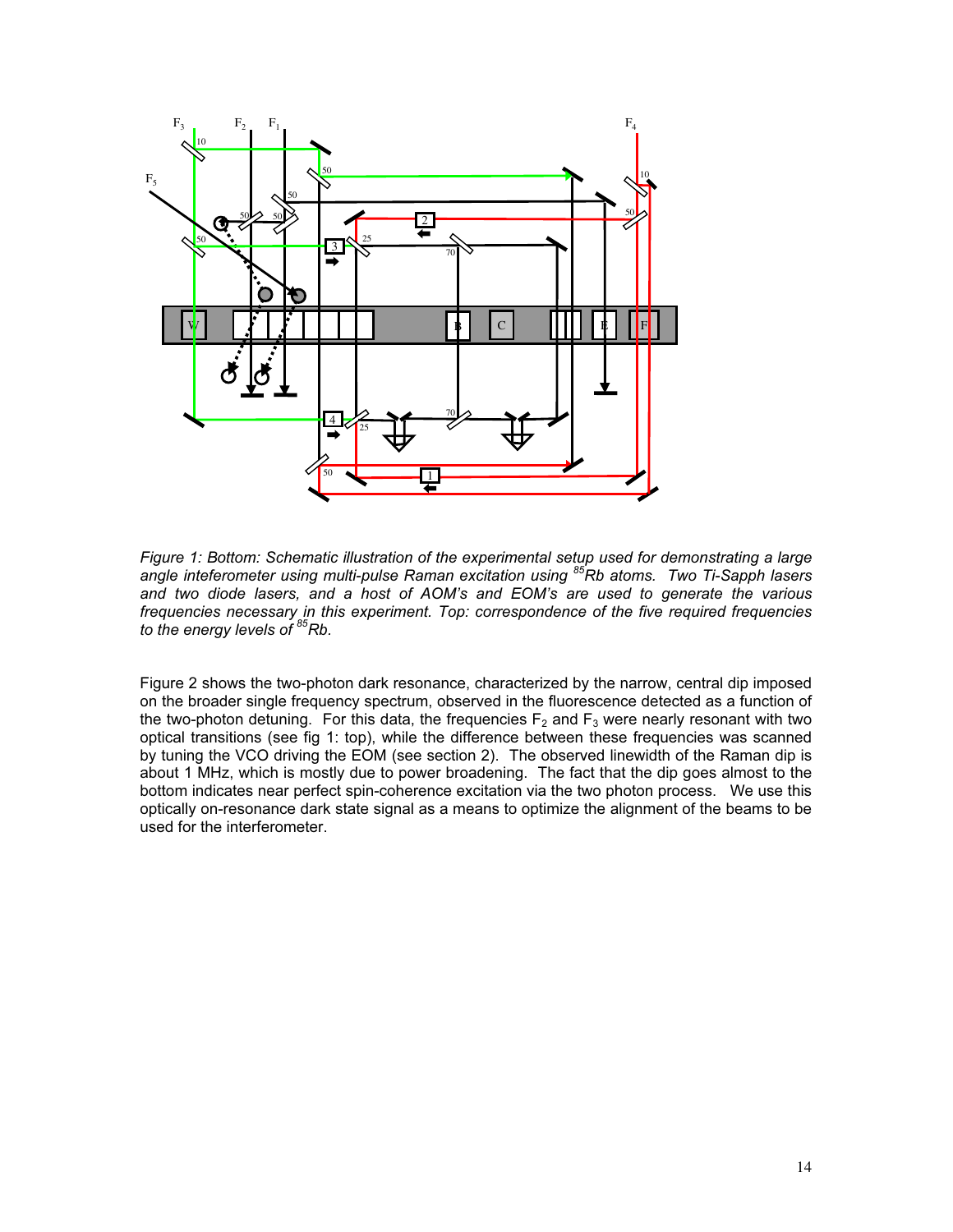

Figure 2: Observation of the Raman dip in a single zone, under co-propagating, optically resonant excitation. The central dip is power-broadened to about 1 MHz.

Figure 3 shows single zone Raman transitions, in the presence of an external magnetic field, under conditions when the frequencies  $F_2$  and  $F_3$  are detuned by more than 500 MHz from the excited state (see figure 1: top). The five separate lines corresponds to the five allowed Raman transitions, for our use of polarizations, among the various Zeeman sublevels. In order to observe this signal, the atoms were first optically pumped into the F=3 hyperfine level. The twophoton resonant Raman transition then transfers these atoms coherently (in a manner equivalent to microwave induced Rabi-flopping) from one Zeeman sublevel in F=3 to a corresponding Zeeman sublevel in F=2. The signal shown corresponds to the population in the F=2 level after a chosen pulse area  $( $\pi$ )$  of the interaction, monitored by detecting the fluorescence generated by exciting a cycling transition from F=2 to F'=1. As the two=photon difference frequency is tuned, the Raman excitation transfers atoms selectively from the various Zeeman sublevels, which are non-degenerate because of the applied magnetic field. The linewidth of each of these resonances is about 160 kHz, which is close to the transit time limit for a mean atomic velocity of 300 m/sec, and an optical beam width of about 2 mm.

In our interferometer, only the central one of these five transitions (which corresponds to an  $F=3, m<sub>F</sub>=0$  to  $F=2, m<sub>F</sub>=0$  transition) is to be employed, because of its relative insensitivity to magnetic fields. As such, in order to maximize the signal-to-noise ratio in our interferometer, it is necessary to transfer as much of the Zeeman sublevel populations as possible into the F=3, $m_F$ =0 state prior to the Raman excitations. We have achieved this objective by using an optical pumping process where one beam, π-polarized, excites the F=3 to F'=3 transition, while another beam excites the F=2 to F'=3 transition. This sublevel state preparation is evident in figure 4, which, when compared to figure 3, shows that most of the population is now in  $F=3, m_F=0$  state.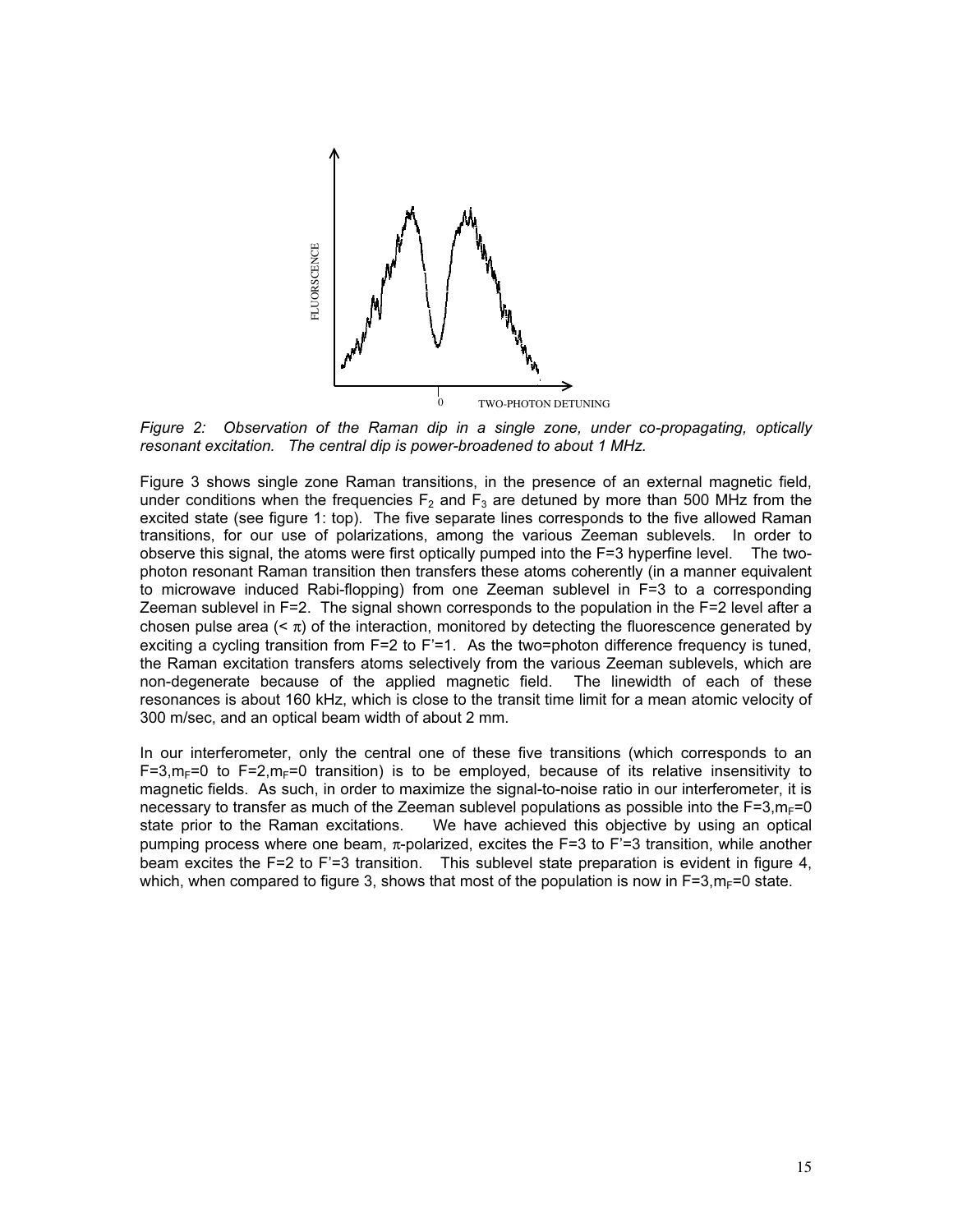

Figure 3: Observation of the five allowed Raman transitions among the Zeeman sublevels, using circularly polarized, off-resonant optical beams. One of the hyperfine levels were initially depleted via optical pumping. Fluorescence from the population pumped coherently into this level is used to monitor these resonances.



Figure 3: Two independent lasers beams, applied along orthogonal directions with properly chosen polarization, are used to increase the population of the magnetic-field insensitive Ramantransition (the central resonance), as can be seen by comparing this data with that of figure 2.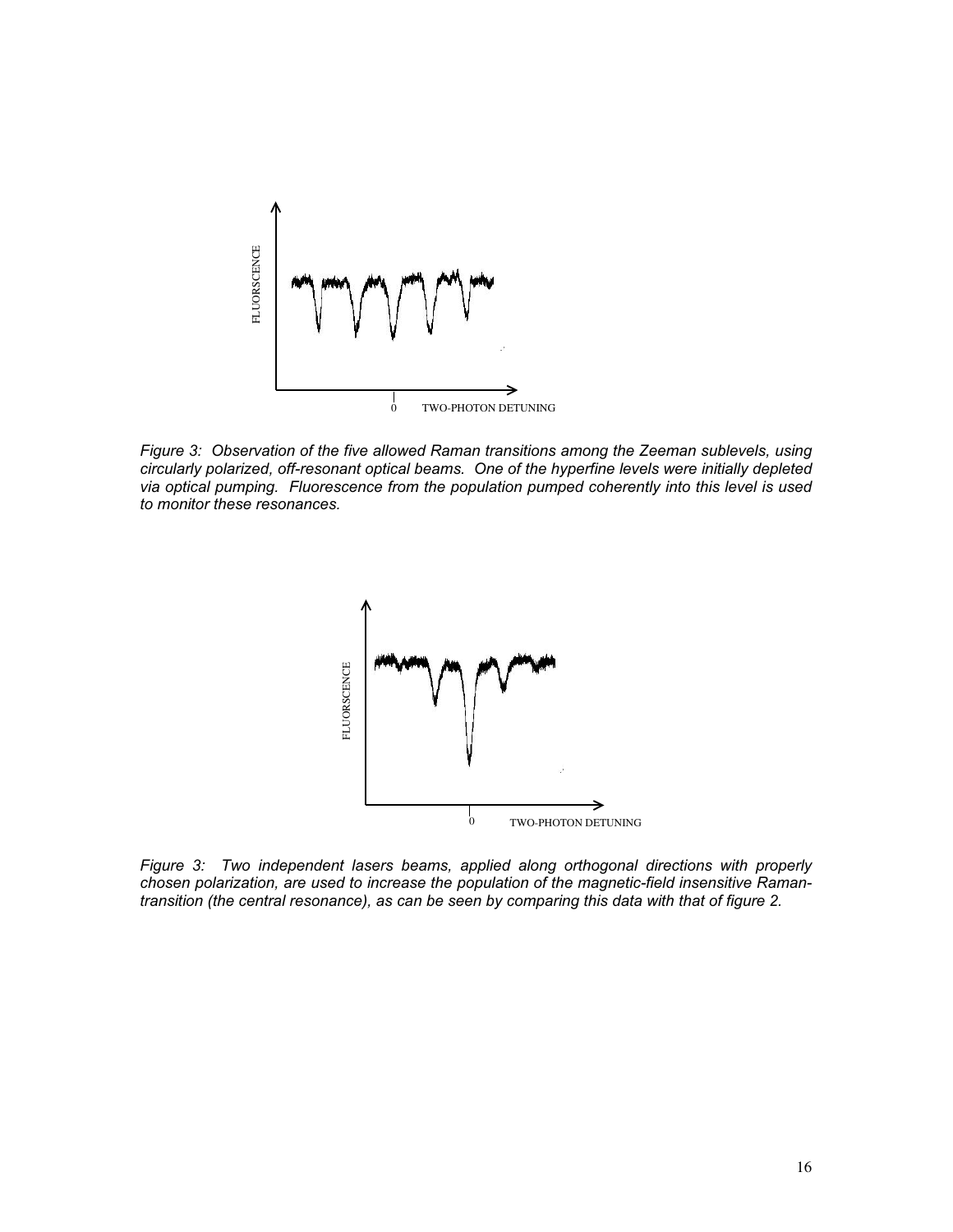

Figure 4: Observation of transit-time limited Raman-Ramsey fringes, for the magnetic-field insensitive component of the off-resonant Raman transition. The zone separation is 30 cm, and the mean atomic velocity is  $\sim$ 300 m/sec, so that the expected transit time width is about 1 kHz. The observed linewidth here is about 1.2 kHz, where the additional width is attributable to the velocity averaging. This (and all the signals in this section) were obtained with the injectionlocked diode laser and the corresponding frequency shifted beam from one of the Ti-Sapphire (master) laser, as discussed in the section above.

In order to test the stability of our Raman transitions, we then extended the experiment to Ramsey's scheme of separated fields excitation. The resulting Raman-Ramsey fringes (corresponding to an expanded view of the central resonance in figure 3) are shown in figure 4. The damping rate of the fringes, caused by the longitudinal velocity spread, is in agreement with the theoretical velocity distribution. The zone separation is 30 cm, and the mean atomic velocity is ~300 m/sec, so that the expected transit time width is about 1 kHz. The observed linewidth here is about 1.2 kHz, where the additional width is attributable to the velocity averaging. Thus, we can conclude that the relative frequency noise between  $F_2$  (diode laser) and  $F_3$  (Ti-Sapphire laser) is less than 100 Hz.

We have also observed (not shown) the single zone, optically off-resonant Raman resonance for the counterpropagating case, which is the geometry to be employed for the interferometer. As is well known, this process is Doppler-sensitive, so that the linewidth is about 5 MHz, corresponding to the transverse velocity spread. While it is possible to realize the interferometer even with this velocity spread, it is desirable to reduce this spread, via cooling, in order to increase the signal-tonoise ratio. We have also observed preliminary cooling, mediated by  $F_1$  and  $F_4$ , reducing the transverse velocity spread by about a factor of 2. Further optimization of the cooling process is currently in progress. We will attempt to demonstrate the interferometer as soon as the cooling process is optimized.

Finally, we report on a new approach we have developed for producing a two-dimensional structures with arbitrary patterns, as illustrated in figure 5. Briefly, The desired pattern (such as gears, turbines, cantilevers, etc.) is first drawn in a CAD program. The drawing is sampled as a two-dimensional function, f(x,y), from which one computes a new function:  $q(x,y)=Cos^{-1}(f(x,y))$ . A optical intensity mask is then produced, corresponding to  $g(x,y)$ . Consider next the atomic wave. The atoms dropped from the magnetic trap is first split, using a Raman resonant pulse, into two internal states. Both internal states are then defocused using a far-red-detuned laser beam with an anti-gaussian profile; this beam is pulsed on for a short time, then turned off. The expanding atomic waves are then collimated using another laser pulse with a gaussian profile. A third pulse,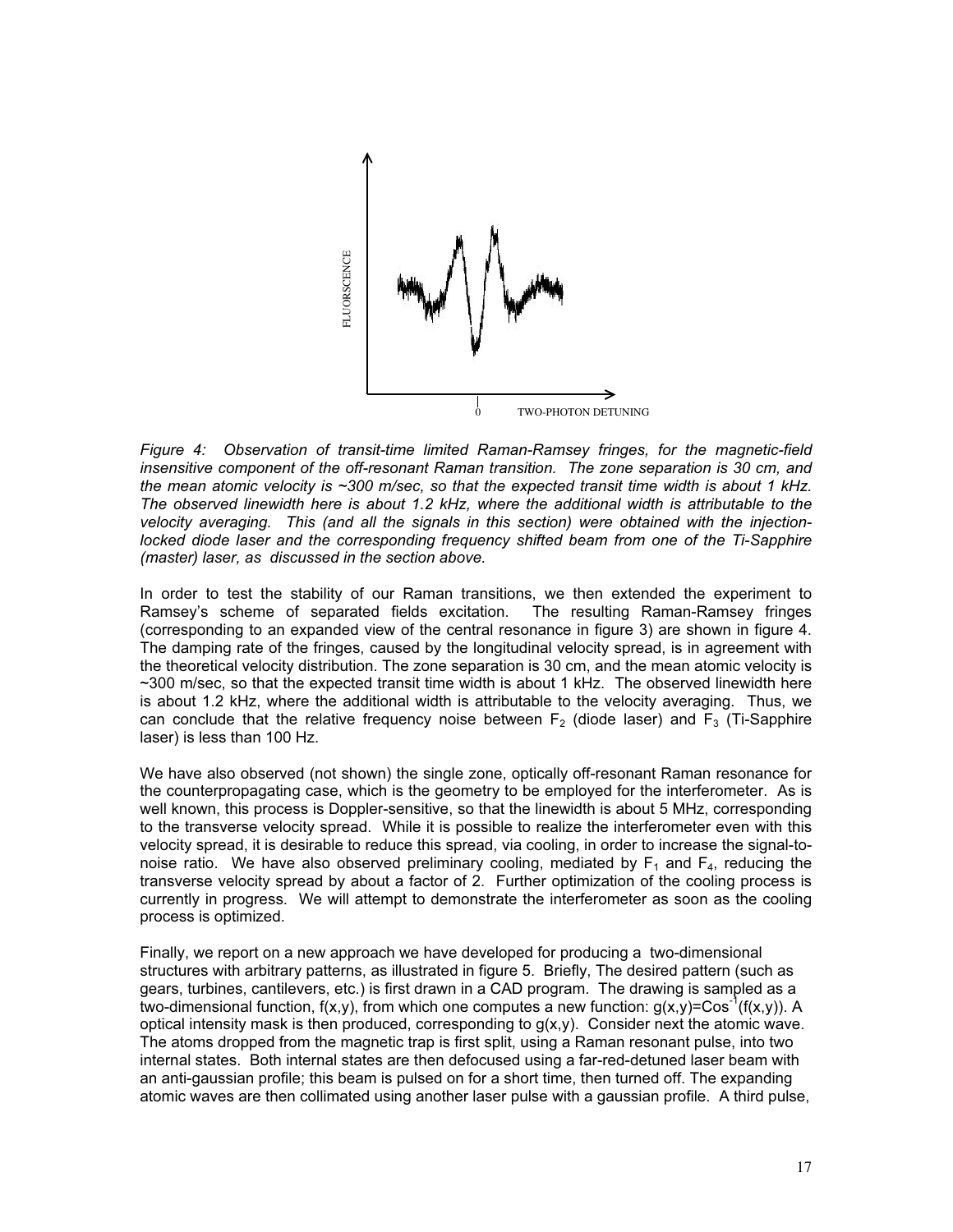on resonance, carrying the planarized intensity pattern, then interacts with only one internal state of the atoms. For a short interaction time, the laser intensity pattern acts as a linear phase mask for the atomic wave. Both internal states are then defocused and recollimated. At this point, another Raman resonant pulse is used to convert all the atoms into the same internal state, so that they can interfere. The interference pattern is  $Cos(g(x,y))$ , which yields the original pattern,  $f(x,y)$ . However, this pattern is now on a scale much shorter than the optical wavelengths. For parameters that are easily accessible, in the case of rubidium atoms, it should be possible to produce patterns with feature sizes of as small as 10 nm. These patterns can be transferred to semi-conductors or coinage metals using chemical substitution techniques. Several layers can be bonded together to yield three dimensional structures, as is often done in current MEMS processes.

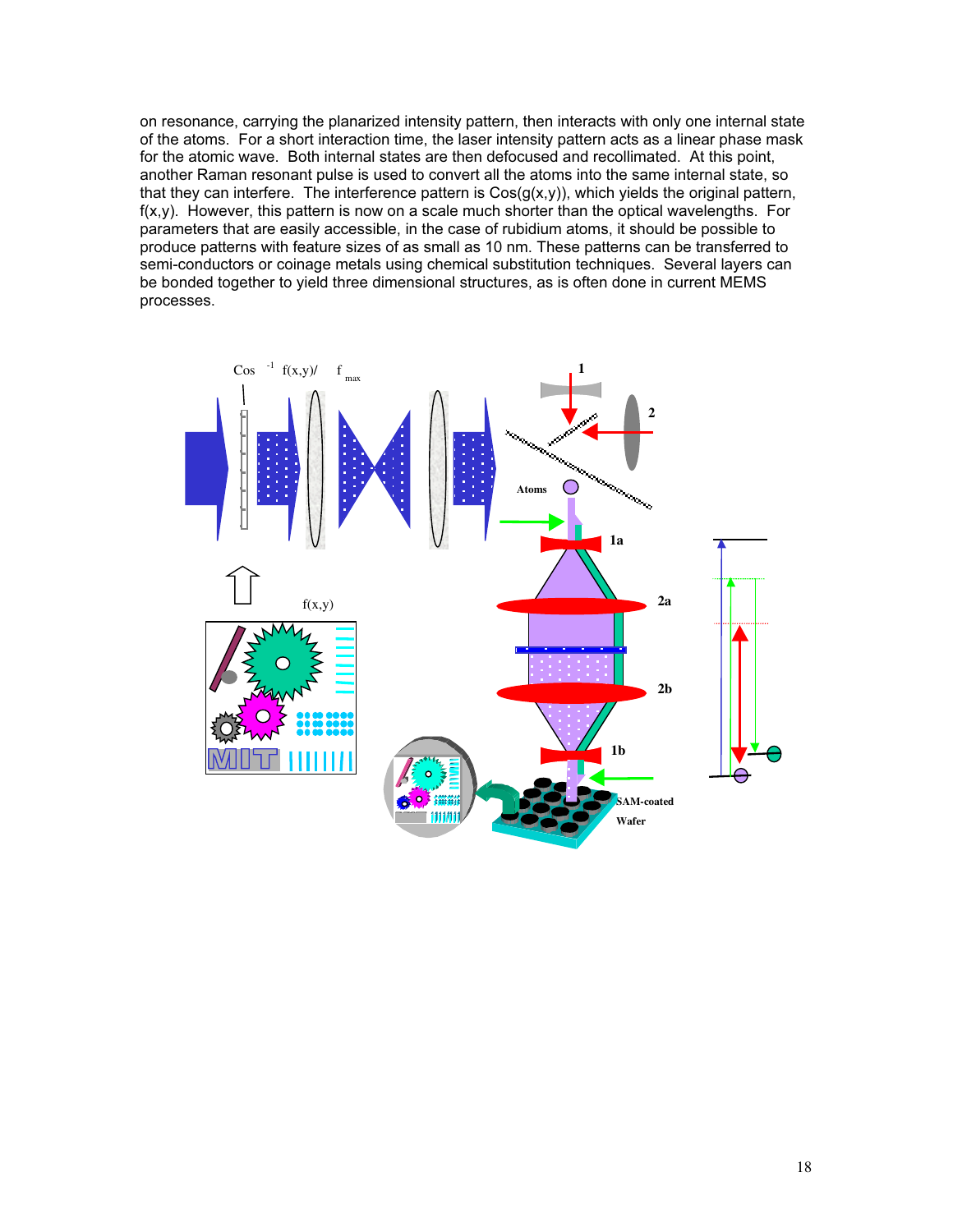# 4. Experimental Demonstration of Wavelength Division Multiplexing using Polymer-based Thick Holograms

As reported previously, we have developed a novel material which is ideal for making very thick holograms with high dynamic range. Aside from applications to tera-byte scale memories, thick holograms can also be useful for making very narrow filters. Using this material, we can write as many as 20 holograms in a single substrate, each with a reflection efficiency better than 90%. With a sample thickness of 5 cm, the spectral selectivity (at any wavelength of operation) is about 3 GHz. The channels can be separated by any desired spectral distance (exceeding 3 GHz). Such a filter can be used as a multiplexer/demultiplexer in a Super Dense WDM fiber-optic communication system. The basic idea is illustrated in figure 1.



#### Figure 1: Schematic Illustration of the use of the Holographic Super Dense WDM (SDWDM) elements to enhance the pability of the Dense WDM (DWDM) system of fiber optic communication.

 One application of this approach is in the area of optical packet switching. Consider, for example, the data traveling in one of the DWDM channels, centered around  $\lambda_j$ . The data would consist of several packets, each to be delivered to a different address. The individual packets could be encoded with a header stream of bits, which would contain information about the packet to follow, including its size and address. In order to switch these packets to its destination, one has to decode the header file electronically. Alternatively, one could attempt to decode the header optically and route the signal directly, using a nonlinear mixing process. For example, photon echo memory via spectral holeburning has been used to demonstrate such a process.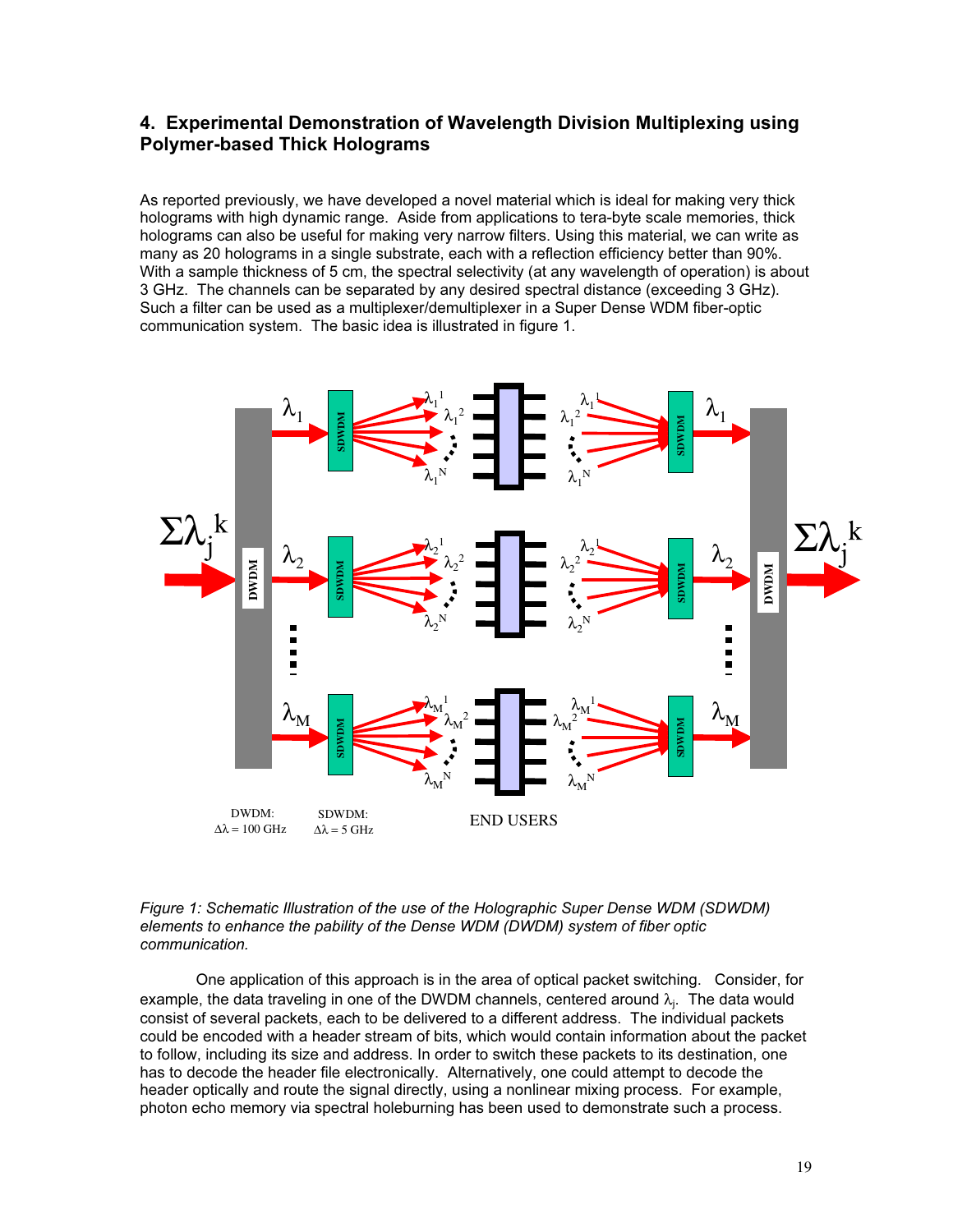Using the holographic SDWDM elements as depicted in figure 1, it is possible to achieve the required switching in a simple and transparent manner. Briefly, during the encoding process, the center frequency of the modulator will be shifted to one of the sub-channels centered around  $\lambda_j^k$ for a packet designated for the k-th recipient. The holographic SDWDM demultiplexer will then split the packets automatically according to their distinct colors. What makes this protocol plausible is the ultranarrow bandwidth of our holograms (due to its unusual thickness), and the fact that a large number of efficient holograms can be superimposed in a single unit.

Here, we report our experimental demonstration of such a mutiplexer/demultiplexer. Briefly, three holograms were written, using green light at 514 nm from an Argon laser, in a substrate with a thickness of 1 mm, and a diameter of about 5 cm. The writing geometry was chosen carefully to ensure that these three holograms would be able to demultiplex three lasers, each operating around 676 nm, but separated in frequency by about 30 GHz (A thicker sample, which we can readily make, will enable demultiplexing of lasers much closer in frequency, as mentioned above).



BEAMSPLITTER COMBINED INPUT BEAMS: EXPANDED VIEW

Figure 2: Experimentally measured spatial profiles of the input beam, produced by combining three independent diode lasers and two beam-splitters. The intensity, plotted in the vertical direction, is normalized to unity.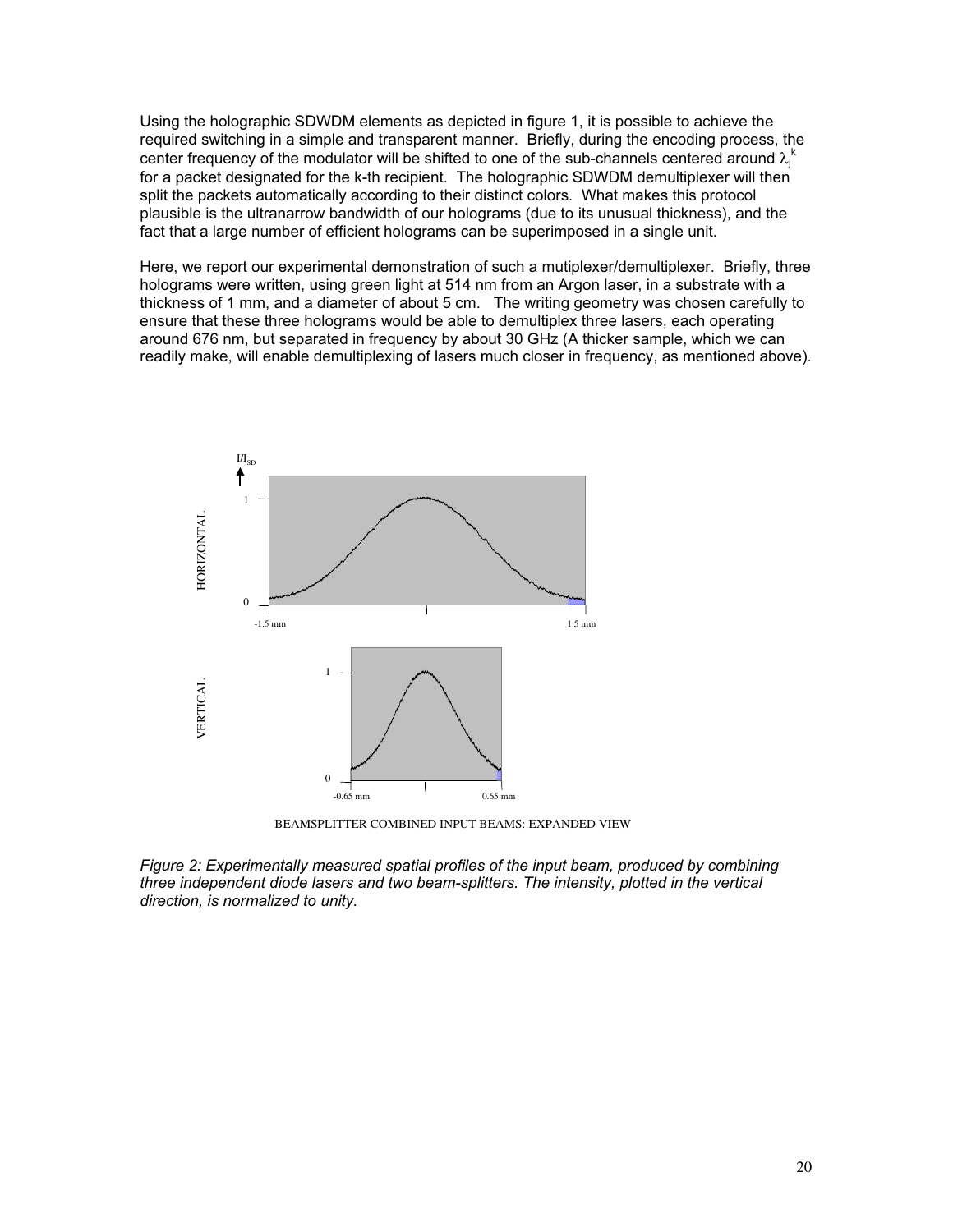

Figure 3: Experimentally measured spatial profiles of the three demultiplexed output beams, each normalized to unit intensity. The intensity, plotted in the vertical direction, is normalized to unity for each output.

In order to demonstrate the demultiplexing operation, we first combined the outputs from three independent diode lasers into a single aperture, via use of two beam splitters. The laser input intensities were chosen so that the intensity corresponding to each laser was nearly equal in the combined beam. The horizontal and vertical profiles of this beam are shown in figure 2. This was then passed through the demultiplexer. The frequencies of each laser was tuned each with a separate temperature controller, and monitored with a wave meter. As shown in figure 2, we observed three spatially separated beams, each corresponding to one of the diode lasers, with no noticeable cross-talk. The diffraction efficiency of each beam was about 88%, after taking into account fresnel reflection losses (which can be eliminated by AR coating) from each surface. Our next task is to demonstrate the demultiplexing in a sample that is 5 cm thick, with twenty different output channels.

# 5. Theoretical Studies and Experimental Progress Towards Quantum Teleportation of a Massive Particle for Secure Communication and Quantum Clock Synchronization:

A network of quantum computers communicating with each other reliably over macroscopic distances would be able to perform both quantum and classical computations in a secure fashion [<sup>1</sup>]. Here, we report our work toward designing and implementing a robust scheme for constructing such a quantum internet. First, we present the model we have developed for creating entanglement between two distant atoms using entangled photons. Second, we report on preliminary experimental progress towards realizing this goal with trapped rubidium atoms.

Any two atoms that share entanglement can exchange quantum information by the process of teleportation  $[^2]$ . Even if two atoms do not share entanglement, they can still exchange quantum information through a series of links that do share entanglement. Quantum information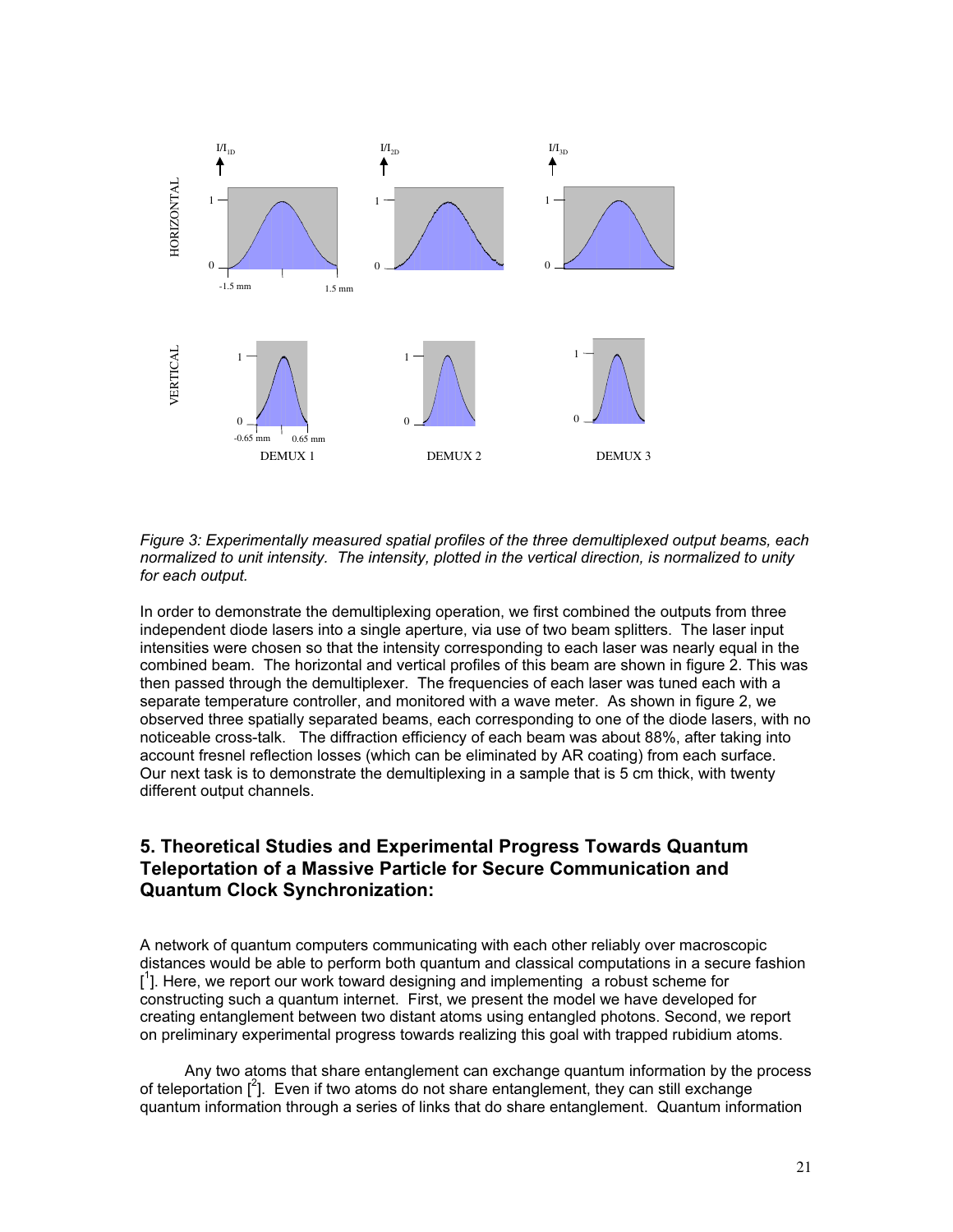processing need only be performed locally, within the nodes. The scheme should allow the reliable transmission of quantum information between quantum microcomputers separated by distances of hundreds of kilometers.

In general, it is difficult to create a quantum wire, i.e., a quantum communications channel that can transmit quantum information  $[^3]$ . Direct quantum communication is fragile; although methods exist for coping with noisy quantum channels, they are complicated and require considerable computational time  $\left[\begin{smallmatrix}4\end{smallmatrix}\right]$ . The solution is to create a quantum internet that does not require reliable quantum wires  $[5]$ . Cavity quantum electrodynamics provides mechanisms for communicating between cavities using inter-cavity photons [1,5]. The key technology proposed here is a method for transmitting quantum entanglement over long distances, capturing it in optical cavities, and storing it in atoms.

We describe the method in general terms and provide specific details later. First, use parametric down conversion to create pairs of photons that are entangled both in momentum and in polarization. Send one photon to cavity 1 and the other to cavity 2, equidistant from the source. Each cavity contains an ultra-cold atom, trapped in an optical lattice in vacuum. Because of their momentum entanglement, each of the entangled pair of photons arrives at its respective cavity at the same time. Although many (indeed most) of the photon pairs will fail to arrive and enter their respective cavities, on occasion a photon will enter cavity 1 and its entangled pair photon will enter cavity 2 at the same time. Once in the cavity, the photon can drive a transition between the A and the degenerate B levels of the atom (see figure 1a). This effectively transfers the photon entanglement to the degenerate B levels of the atoms in cavities 1 and 2.

This entanglement can be detected and stored as follows. Concentrate first on a single cavity. To protect the quantum information in the event that the atom has absorbed the photon, drive a coherent transition from the degenerate B levels to the long-lived D hyperfine levels as in figure 1a. Now detect whether or not the atom has absorbed a photon by driving a cycling transition from the A to the C level of the atom. If no fluorescence is seen, then the atom successfully absorbed the photon and the resulting entanglement in D will be stored for subsequent manipulations. On the other hand, if fluorescence is observed, then the atom was still in A, which means it failed to absorb the photon. In this case the atom will be allowed to return to A (from C), ready to absorb the next photon that enters the cavity. When the keeper of cavity 1 has successfully captured a photon, she notes the time of arrival and calls the keeper of cavity 2 over the phone to see whether he has successfully captured a photon at the same time. If not, she returns her atom to the state A and tries again. If both cavity keepers have captured a photon at the same time, however, they now possess two distantly separated atoms that are entangled.

The above method allows the creation of entanglement between atoms separated by long distances in the face of arbitrarily high loss rates, in principle. In practice, the fidelity of the entanglement created is determined by the accuracy with which one is able to perform the various operations used to capture and store entanglement. First, account for the losses with probability λ that a photon survives its long trek from source to cavity and is absorbed by an atom. We can write  $\lambda = 10^{-1/10}$ , where L is the net loss in decibels. If  $\lambda$  is small, then most of the time the atom will be in A, and the fluorescence will be observed on the cycling transition. Occasionally however, the detector will fail to detect this fluorescence and erroneously conclude that the atom is in D, when in fact it is not. The false detection probability can be written as  $\varepsilon = p^N$ where  $p$  is the probability that the detector fails to detect a single photon and  $N$  is the total number of cycles that the cycling transition is repeated. Alternatively, the false-positive probability can be expressed in terms of the (effective) signal-to-noise ratio of the cycling transition S as  $\varepsilon$ =10<sup>-S/10</sup>. The fidelity is high as long as  $\varepsilon < \lambda$ , which means that when the cavity keepers believe that they have both successfully captured photons, they are almost always right. Clearly the fidelity can be increased to the desired level by driving the cycling transition longer. Of course, this is limited by the probability of driving an off-resonant transition to a non-cycling state. Fortunately, in practice not many cycles are needed. The main problem with high losses is that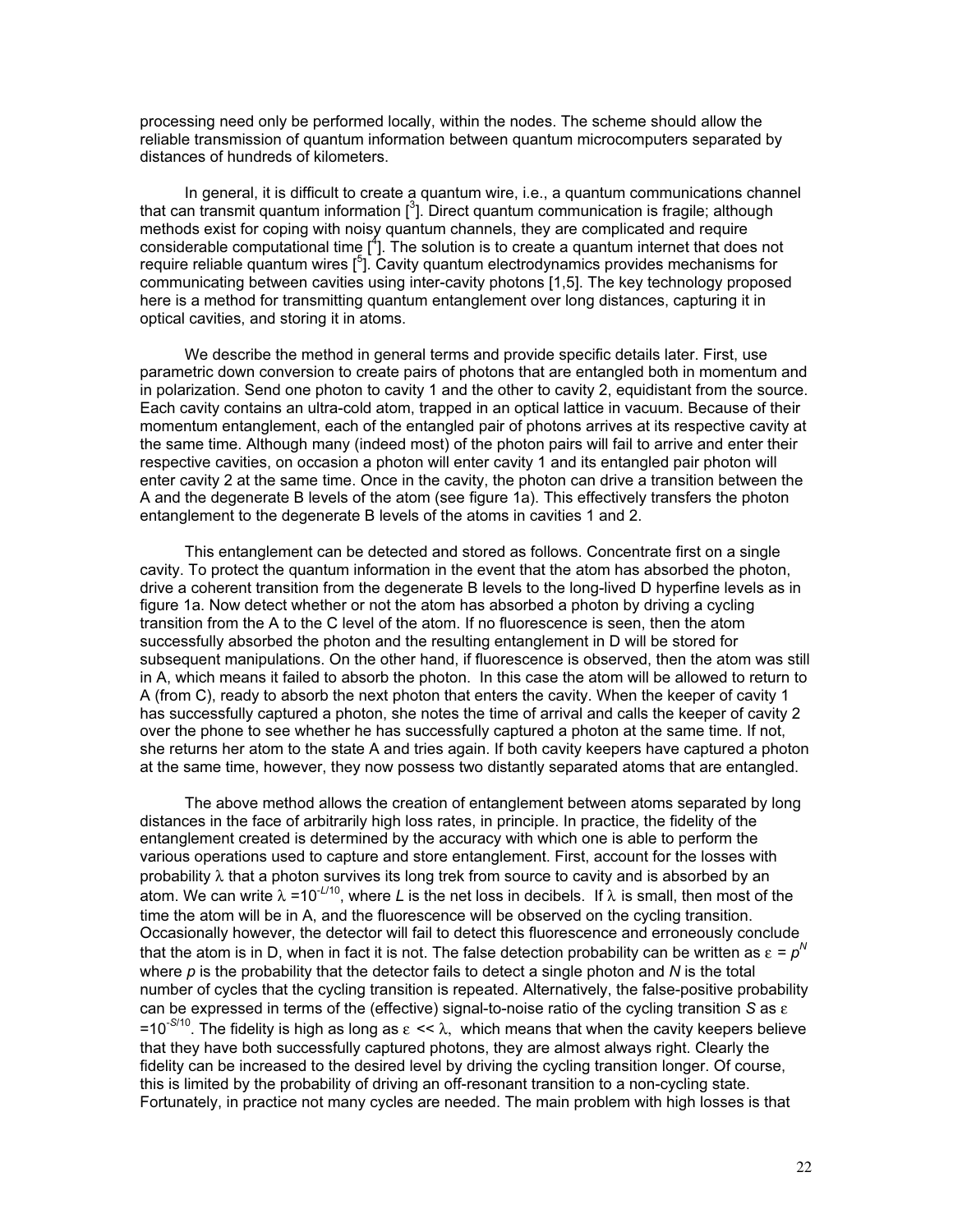the entanglement capture procedure must be repeated  $\sim$ 1/ $\lambda^2$  = 10<sup>L/5</sup> times in order to capture a single entangled pair. This will be discussed in more detail below.

Fidelity can also be degraded by spontaneous emission from the excited state, but this can be minimized by using off resonance Raman excitation. To improve entanglement fidelity further, many atoms can be included in the trap and entanglement purification techniques can be used  $[{}^{6}$ ]. Finally, to store and maintain the entanglement for times long compared with the decoherence time of the atoms, one can in principle combine entanglement purification together with the use of quantum error correcting codes  $\left[\right]$ . However, because of the long coherence time of atoms in the proposed method this should not be needed.

Let us now look at how such a scheme might be carried out in practice using rubidium atoms (figure 1b). A UV laser (pulse or CW) will be used to excite a non-linear crystal. Via type-II parametric down-conversion, this crystal will produce pairs of entangled photons, each at 795 nm. A brighter source of photon pairs is described in ref.  $8.$  We consider the polarization entanglement to be of the form  $(|\sigma_1\rangle - |\sigma_2\rangle - |\sigma_1\rangle - |\sigma_2\rangle)/\hat{\mathcal{Q}}$ , where  $\sigma_1(\sigma)$  indicates right(left) circular polarization. Each beam is coupled into a fiber, and transported to a resonant, high-finesse optical cavity with slow decay and a strong vacuum rabi frequency (20 MHz)  $[^9]$ .

Each cavity, at its center, holds a single rubidium atom, confined by a focused  $CO<sub>2</sub>$  laser. The mean number of atoms caught is controlled via the parameters (e.g., the initial trap depth ) involved in the process. Starting with a mean-value of about 5, the atoms will be knocked out one by one (e.g., via photo-ionization), while monitoring the remaining fluorescence until only a single atom remains. It has been demonstrated recently  $I^{10}$  that at a pressure of 10<sup>-11</sup> Torr, atoms survive for more than 2 minutes in a  $CO<sub>2</sub>$  trap. The trap lifetime, and hence the decoherence time, can be increased up to an hour by housing the trap chamber in a liquid helium cryostat.

To load the photon into the cavity, one approach, akin to ref. 1, is to use a carefully timed and shaped Raman pulse to induce the simultaneous admission of the photon into the cavity and absorption by the atom. In the more general case, when the temporal envelope of the photon cannot be controlled, the cavity will still load with some probability  $\eta$  which can be enhanced by proper choice of cavity and laser pulse (B-D transition) parameters. It is important to note that due to the momentum entanglement the probability of absorbing two conjugate photons is also η, not ή.

Figure 2 illustrates the energy levels and transitions to be employed. Initially, the atom(s) are prepared to be in the F=1,  $m_F=0$  ground state (`A' level). The photon excites the dashed transitions to the F=1, m<sub>F</sub>= $\pm$ 1 excited level (`B' levels) (fig 2a). A  $\pi$  polarized beam completes the Raman excitation, putting the atom in a superposition of the F=2,  $m_F = \pm 1$  ground states ( 'D' levels). To detect whether the photon has been absorbed by the atom, the F=1 ground state is detected by exciting the cycling transition ( 'A to C') shown in figure 2b using a 780 nm beam. The same process occurs at the other cavity, and the results sent to a co-incidence monitor, as shown in figure 1b.

Let us now insert reasonable numbers for losses and errors and see how far this method is likely to operate without the use of quantum repeaters  $[11]$ . Realistic optical fiber losses for 795 nm photons are 3dB per kilometer. Putting the two cavities 10 kilometers apart gives a per-cavity loss rate of  $L \sim 15$  dB, assuming that losses are dominated by the fiber. Sensitive photodetectors along with appropriate optics can give a photon detection rate of 25%. Hence, driving the cycling transition 30 times gives a signal to noise of  $\sim$  37 dB, more than adequate to compensate for fiber loss. The entanglement creation rate can be estimated by multiplying the fluorescent photon emission time (30 nanoseconds) by the number of cycles and the mean number of times the capture procedure must be repeated  $(10^{2L/10})$  to yield one pair per millisecond. Accordingly, a distance of ten kilometers between nodes of the quantum internet seems a reasonable objective.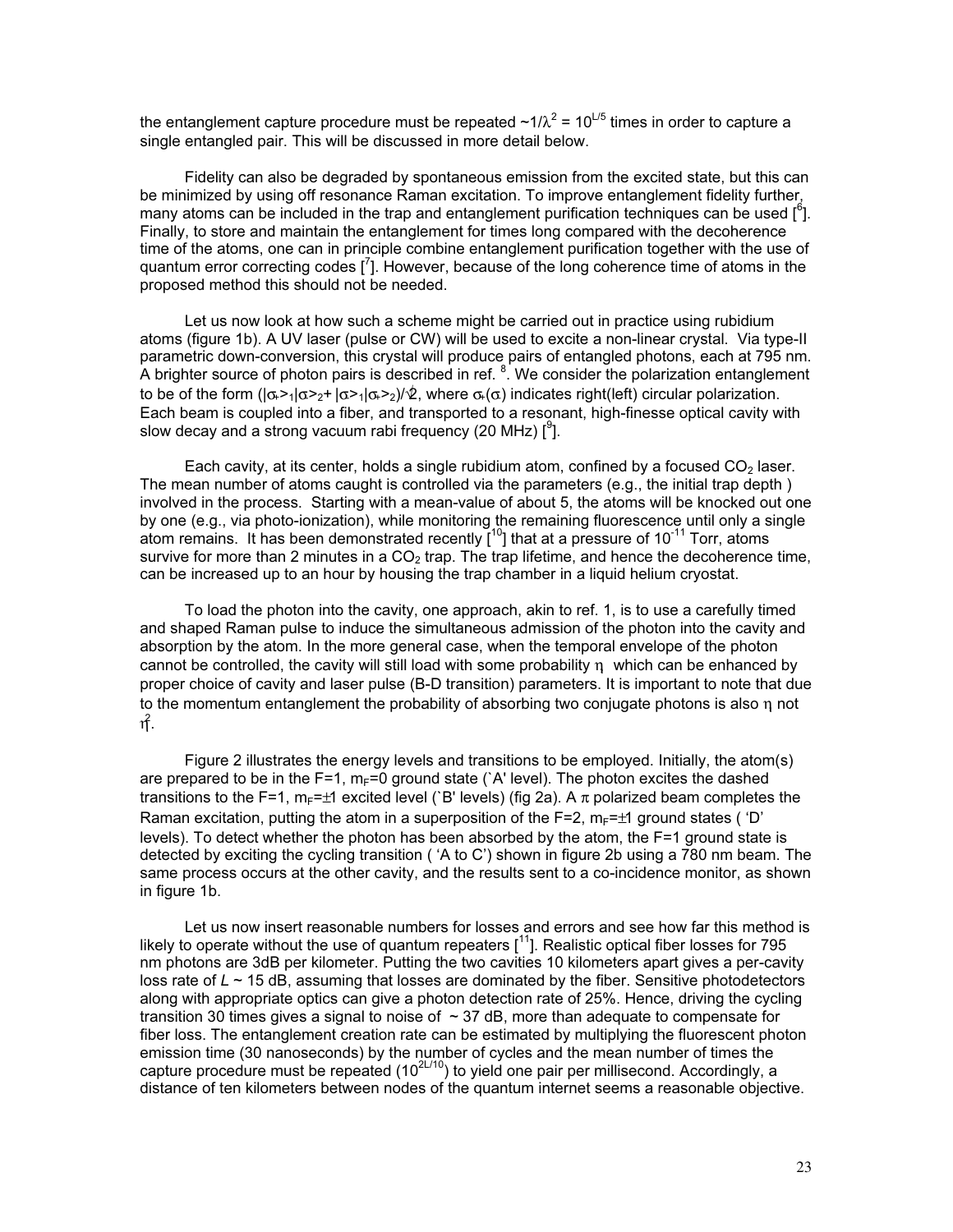The two cavities now contain atoms that are entangled with respect to long-lived states. This entanglement can be used for quantum teleportation, quantum cryptography, superdense coding, or what you will. Here, we show an explicit construction for performing the teleportation of a quantum state, as illustrated in figure 3. Briefly, the entangled atoms are atom 2 (with Alice) and atom 3 (with Bob). Alice now has a third atom (atom 1), whose quantum state she will teleport. Atom 1 is trapped in another node of the  $CO<sub>2</sub>$  beam, and shares a second cavity with atom 2 (figure 3a). In what follows, we adopt the abbreviated state designations for the  $5^{2}S_{1/2}$  sublevels most relevant to our discussion:  $|a\rangle = |F=2, m_F=-1\rangle$ ,  $|b\rangle = |F=2, m_F=+1\rangle$ ,  $|c\rangle = |F=1, m_F=-1\rangle$ , and  $|d>=|F=1,m_F=+1>$ .

Assume that the state of atoms 2 and 3 can be written as  $|\psi_{23}\rangle = {|\alpha_{21}|b_{21}|b_{22}|a_{3}}/b^2$ . Alice can put atom 1 into an unknown state  $|\phi_1\rangle = {\alpha |c\rangle_1 + \beta |a\rangle_1}$  by using an optically off-resonant (OOR) Raman pulse of unmeasured duration that couples  $|c>1$  to  $|a>1$ . For concreteness, we rewrite  $α(t)=α_0$  and  $β(t)=β_0θ(t)$ , where  $θ(t)=exp[-i(ω_0t+tξ)]$ , the frequency  $ω_0$  and phase ξ being determined by those of the oscillator used to generate the second Raman frequency from the first. Using the scheme of Pellizzari et al.  $[12]$ , which can be realized using the transitions shown in figure 3b, Alice transfers the state of atom 1 into atom 2, leaving atom 1 in a pure state  $|c>1$ , and atoms 2 and 3 in the state  $|\phi_2\rangle = { |A_2\rangle(\alpha_0|b_3\rangle + \beta_0|a_3\rangle + |A_2\rangle(\alpha_0|b_3\rangle - \beta_0|a_3\rangle + |B_1\rangle(\beta_0|b_3\rangle + \alpha_0|a_3\rangle + |A_2\rangle(\beta_0|b_3\rangle + \beta_0|a_3\rangle + |A_3\rangle(\beta_0|b_3\rangle + \beta_0|a_3\rangle + |A_4\rangle(\beta_0|b_3\rangle + \beta_0|a_3\rangle + |A_5\rangle(\beta_0|b_3\rangle +$ B.>(-β<sub>0</sub>|b<sub>3</sub>>+α<sub>0</sub>|a<sub>3</sub>>)}/2, where the Bell basis states are given by |A<sub>⊥</sub>>={|c<sub>2</sub>>±θ|b<sub>2</sub>>}/∕2, and |B<sub>⊥</sub>>={|d<sub>2</sub>>±θ|a<sub>2</sub>>}/∕2.

To measure the Bell states, Alice first applies a set of pulses that maps the Bell states to bare atomic states. Consider the states  $|A_2\rangle$ . Alice applies an OOR Raman π/2 pulse, coupling  $|c_2\rangle$  to  $|b_2\rangle$ , using a  $\sigma$  polarized light at  $\omega_1$  and a  $\sigma_2$  polarized light at  $\omega_2$ , where  $\omega_1$ - $\omega_2$ = $\omega_M$  (see figure 4a). The off resonant pulses are tuned near the F=1 excited state to avoid interactions between  $|a_2\rangle$  and  $|d\rangle$ <sub>2</sub>. She generates  $\omega_p$  from  $\omega_p$  using an oscillator with a known phase shift of  $\xi$ . She chooses  $\xi = -\pi/2$ , converting  $|A_+\rangle$  to  $|c_2\rangle$ , and  $|A_-\rangle$  to  $|b_2\rangle$ . Similarly, she applies another OOR Raman  $\pi/2$  pulse with different polarizations to convert  $|B_{+}\rangle$  to  $|d_2\rangle$ , and  $|B_{-}\rangle$  to  $|a_2\rangle$ .

Alice can now measure the internal states by using a method of sequential elimination. First, she applies a Raman pulse to transfer the amplitude of state  $\mathsf{Id}_2$ > to an auxiliary state in the  $5^{2}S_{1/2}$ , F=2 manifold (see figure 4b). A magnetic field can be applied in order to provide the necessary spectral selectivity. She then probes the amplitude of state  $|c_2\rangle$  by driving the  $5^2S_{1/2}$ , F=1 to  $5^{2}P_{3/2}$ , F=0 cycling transition. If she detects fluorescence, she concludes that the atom is in state  $|c_2\rangle$ , which in turn means she has measured the Bell state  $|A_+\rangle$ . If she fails to see fluorescence, then she has eliminated this possibility, and now applies a Raman pulse to return the amplitude of the auxiliary state to state  $|d_2\rangle$ . She again drives the cycling transition, and detection of fluorescence implies she has measured the Bell state  $|B_{+}\rangle$ . Otherwise, she applies a set of Raman pulses to transfer the amplitude of  $|a_2\rangle$  to  $|c_2\rangle$  and  $|b_2\rangle$  to  $|d_2\rangle$ . She now repeats the detection scheme for state  $|c_2\rangle$ . If she sees fluorescence, the atom is in  $|c_2\rangle$ , which implies that she has measured |A->. If not, she has eliminated three possibilities, which means that the system is in  $|B_{-}\rangle$ .

Alice now sends a two-bit classical message to Bob, informing of which state she has found the world to be in. Bob now has to make some transformations to his atom in order to produce the state  $|\phi_1\rangle$  in atom 3. This he can accomplish as follows. If Alice found  $|A_+\rangle$ , Bob does nothing, and atom three is already in state  $|\phi_1\rangle$ . On the other hand, if Alice found  $|A_1\rangle$ , then Bob has to flip the phase of  $|a_3\rangle$  by  $\pi$  with respect to  $|b_3\rangle$ . This can be achieved by applying an OOR Raman  $2\pi$  pulse connecting  $|a_3\rangle$  to the auxiliary ground state  $|F=1,m_F=0\rangle$  via the  $|F=0,m_F=0\rangle$ state in 5<sup>2</sup>P<sub>3/2</sub>. Atom 3 is now in state  $|\phi_1\rangle$ , as desired. If Alice found  $|B_{+}\rangle$ , then Bob first applies an OOR Raman  $\pi$  pulse coupling  $|a_3\rangle$  to  $|b_3\rangle$  to swap their amplitudes, again producing the desired state. Finally, if Alice found  $|B\rangle$ , then Bob first applies a  $\pi$  pulse as above to swap amplitudes, followed by the  $2\pi$  pulse for the  $\pi$  phase change, producing the desired state.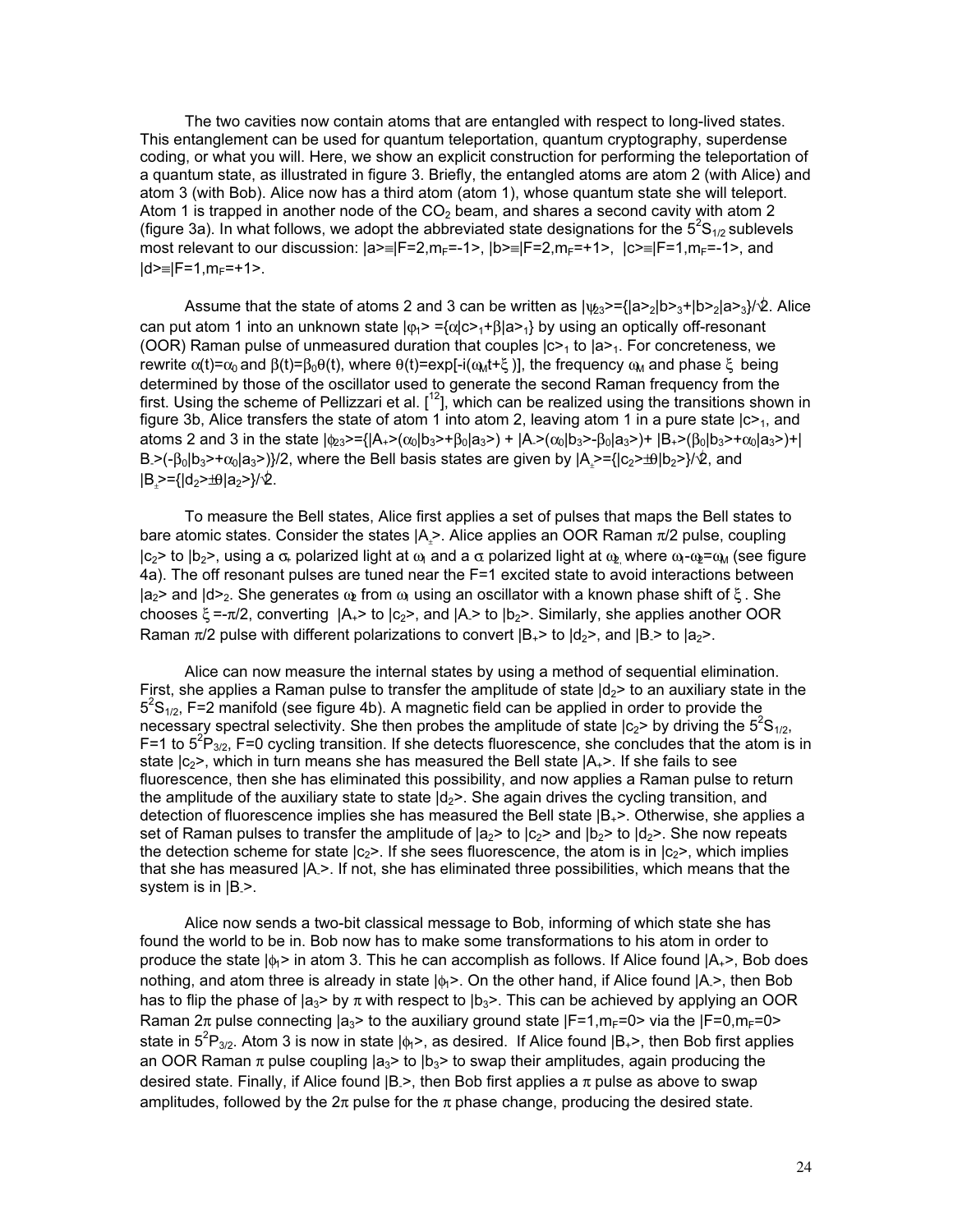Such teleportation allows the robust transfer of quantum information from cavity to cavity in principle. Since each cavity in and of itself constitutes a quantum 'microcomputer,' our design for a quantum internet is now complete: quantum information is processed at the atomic scale, passed from atom to atom within each cavity using the cavity field, and passed from cavity to cavity using teleportation.

We have also devised an explicit scheme for realizing a novel scheme for synchronizing atomic clocks via entangled states shared a priori between two clocks<sup>13</sup>. This process has exciting applications in very long base line interferometry (VLBI), as well as in the global positioning system (GPS). Currently, the precision of the GPS is limited by the index fluctuation of the atmosphere, since the propagation time of classical synchronizing signals fluctuate randomly. The method based on entanglement will eliminate this limitation.

In order to implement this approach, it is necessary to use atomic clocks that will use only a few, distinct atoms. The atomic clocks based on using vapors or atomic beams are inappropriate for this task. Instead, what is necessary is a system which will have a small number of single atoms, each caught in a trap. Of course, such clocks have been realized using single trapped ions. In the same manner, it is possible to realize an atomic clock using a single neutral atom caught in a dipole force trap, of the kind proposed in our MURI project. In particular, a twophoton induced excitation of the hyperfine transition in  ${}^{87}$ Rb can be used to realize such a clock. This type of atomic clock, called the Raman clock, was demonstrated originally by members of our group<sup>14</sup>. Compared to direct RF-excited clocks, the Raman clock has a distinct advantage here. The Jozsa protocol calls for at least two clocks (i.e., two atoms) at each location. The Raman excitation can be localized to a very small volume:  $\sim$  [10  $\mu$ m]<sup>3</sup>. As such, it can address the two clocks separately, within a small physical volume. In addition, it eliminates the need for microwave cavities altogether.

In the model we are considering, the atoms held by Bob (Alice) in the dipole force traps would be his (her) atomic clocks. In order to accommodate the need for determining a shared origin of time, it will be necessary to deal with two different of clocks at each location, each with a clock transition frequency slightly different from the other. This requirement can be met by introducing a light shift via an imbalance in the laser intensities for the Raman clock transition one of the <sup>87</sup>Rb atoms. The overall concept is illustrated schematically in figure 5.

As discussed above, in order to realize the teleportation, we will use trapped rubidium atoms. We are currently characterizing and modifying our existing rubidium trap apparatus to this end. In particular, we have measured the temperature of the trapped atoms using a time of flight method. The preliminary result is shown in figure 6. This information is now being used in designing a fountain launching system, which will send the atoms upward. FORT traps, created by a Ti-Sapphire laser tuned to 830 nm, will be used to capture a few of the cold atoms at the top of the fountain, so that the residual kinetic energy would be minimal. The high finesse optical cavities will be centered around the waist of the FORT. Cavity pulling effects will then be used to make sure only one atom remains in each FORT focus.

### References:

- 1. J. Cirac et al., Phys. Rev. Lett., 78, p. 3221 (1997).
- 2. C. Bennett et al., *Phys. Rev. Lett.*, **70**, p. 1895 (1993).
- 3. S. Lloyd, Science, 261, p. 1569 (1993).
- 4. C. Bennett, D.DiVincenzo, J.Smolin, Phys. Rev. Lett., 78, p. 3217 (1997); B. Schumacher and M. Nielsen, Phys. Rev. A, 54, p. 2629 (1996); B. Schumacher, Phys. Rev. A, 54, p. 2614 (1996); S. Lloyd, Phys. Rev. A, 55, p.1613 (1997).
- 5. S. van Enk, J. Cirac, P. Zoller, Phys. Rev. Lett., 78, p. 4293 (1997)
- 6. P. Shor, Proceedings of the 37th Annual Symposium on the Foundations of Computer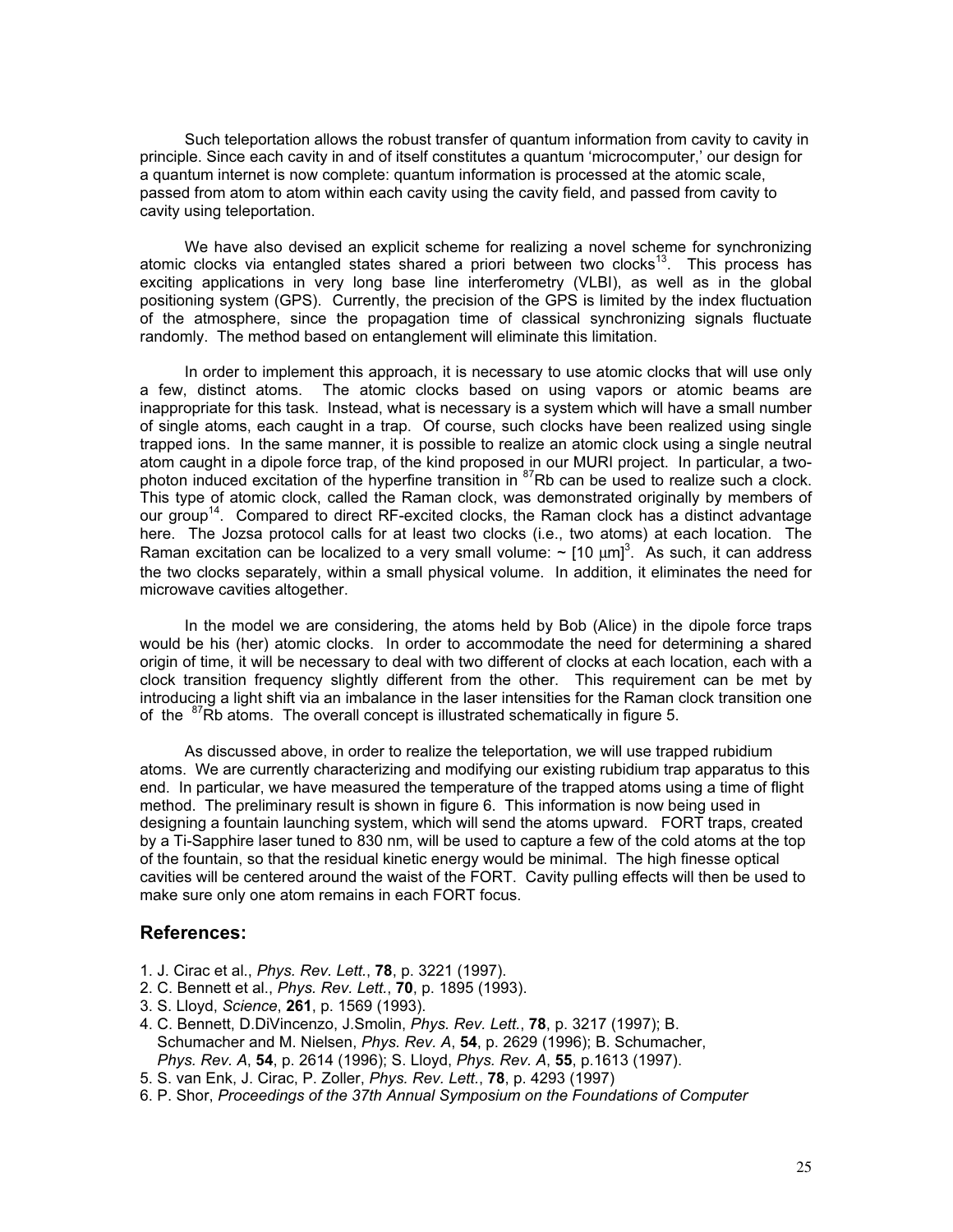Science, IEEE Computer Society Press, Los Alamitos, p. 56 (1996); D. DiVincenzo and P. Shor, Phys. Rev. Lett., 77, p. 3260 (1996).

- 7. P. Shor, Phys. Rev. A, 52, pp. R2493-R2496 (1995); A. Steane, Phys. Rev. Lett., 77, pp. 793-797 (1996); A. Calderbank and P. Shor, Phys. Rev. A, 54, pp. 1098-1106 (1996); R. Laflamme, C. Miquel, J. Paz, W. Zurek, Phys. Rev. Lett., 77, p. 198(1996); E. Knill and R. Laflamme, Phys. Rev. A, 55, p. 900 (1997); C. Bennett et. al., Phys. Rev. A, 54, p. 3824 (1996).
- 8. J. Shapiro and N.Wong, submitted to Opt. Letts.
- 9. S. Morin, C. Yu, and T. Mossberg , Phys. Rev. Lett. 73, p.1489 (1994).
- 10. K. O'Hara et. al., Phys. Rev. Lett. 82, p. 4204 (1999).
- 11. H. Briegel et. al., Phys. Rev. Lett., 81, p. 5932 (1998).
- 12. T. Pellizzari et. al., Phys. Rev. Lett., 75, p. 3788 (1995).
- 13. R. Jozsa, D.S. Abrams, J.P. Dowling, and C.P. Williams, quant-ph/0004105
- 14. M.S. Shahriar and P. R. Hemmer, Phys. Rev. Lett., 65, 1865(1990)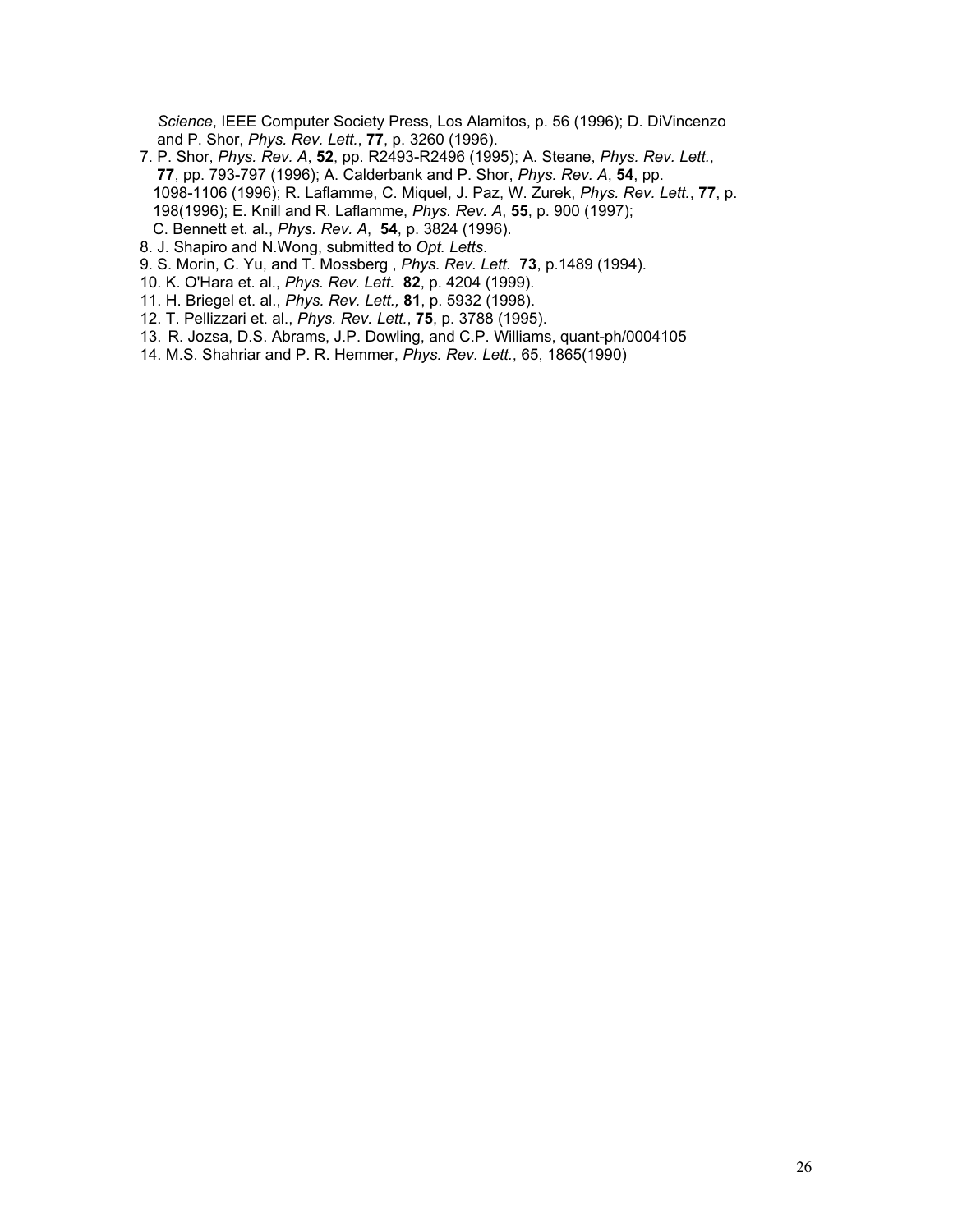

Figure 1. Schematic illustration of the proposed experiment for creating potentially long distance entanglement between a pair of trapped rubidium atoms (see text)



Figure 2. Schematic illustration of the steps to be used in storing quantum coherence in a rubidium atom, and detecting it non-destructively (see text).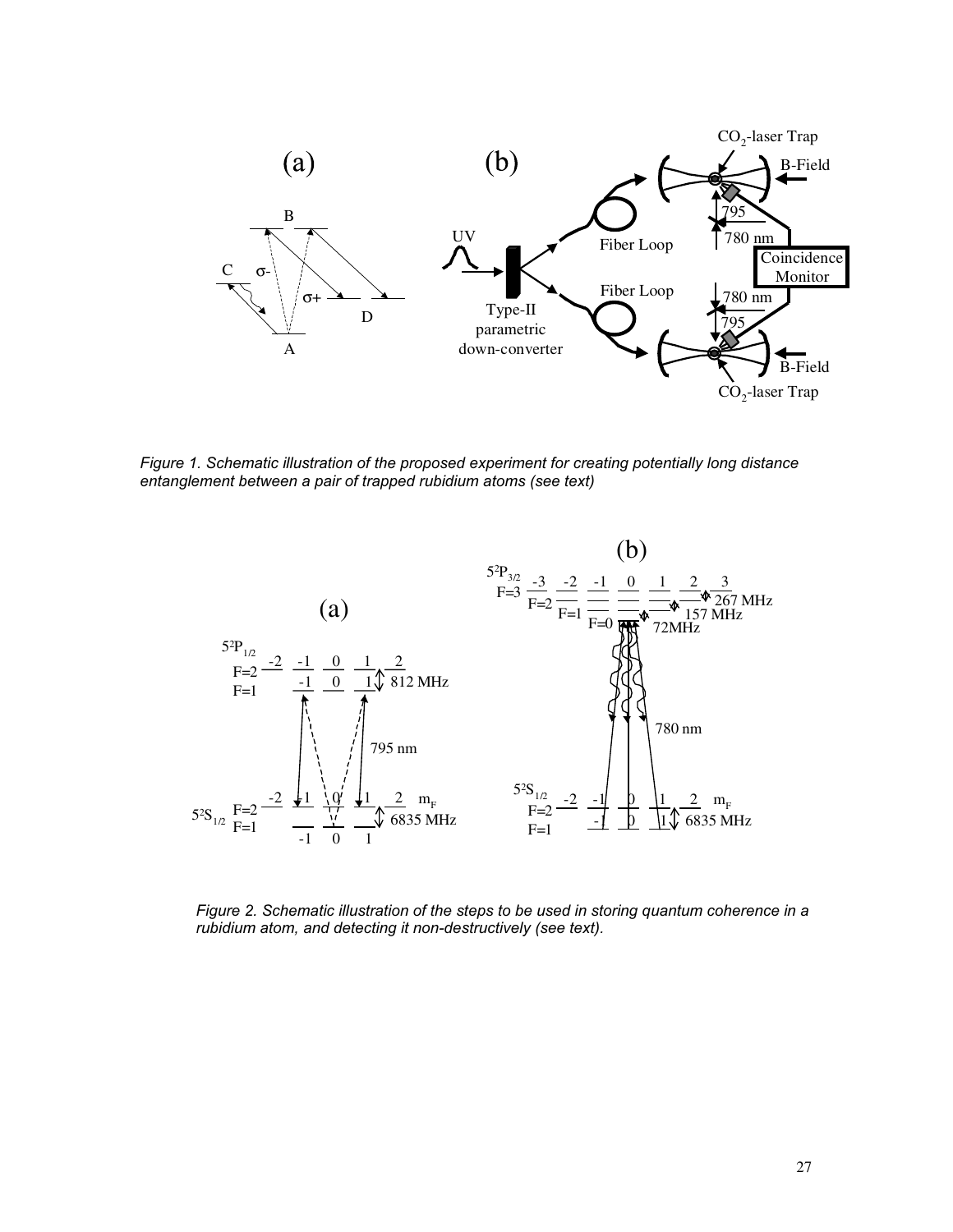

Figure 3: Teleportation using trapped Rb atoms: (a) Atom 2 (with Alice) and atom 3 (with Bob) are entangled via storage of the entangled photon pairs, as described above. Atom 1 (also with Alice) is held by a second  $CO<sub>2</sub>$  laser node, and shares a common cavity that is orthogonal to the one used for capturing the entangled photons. (b) Basic model for Alice to transfer the coherence from atom 1 to atom 2, in preparation for teleportation.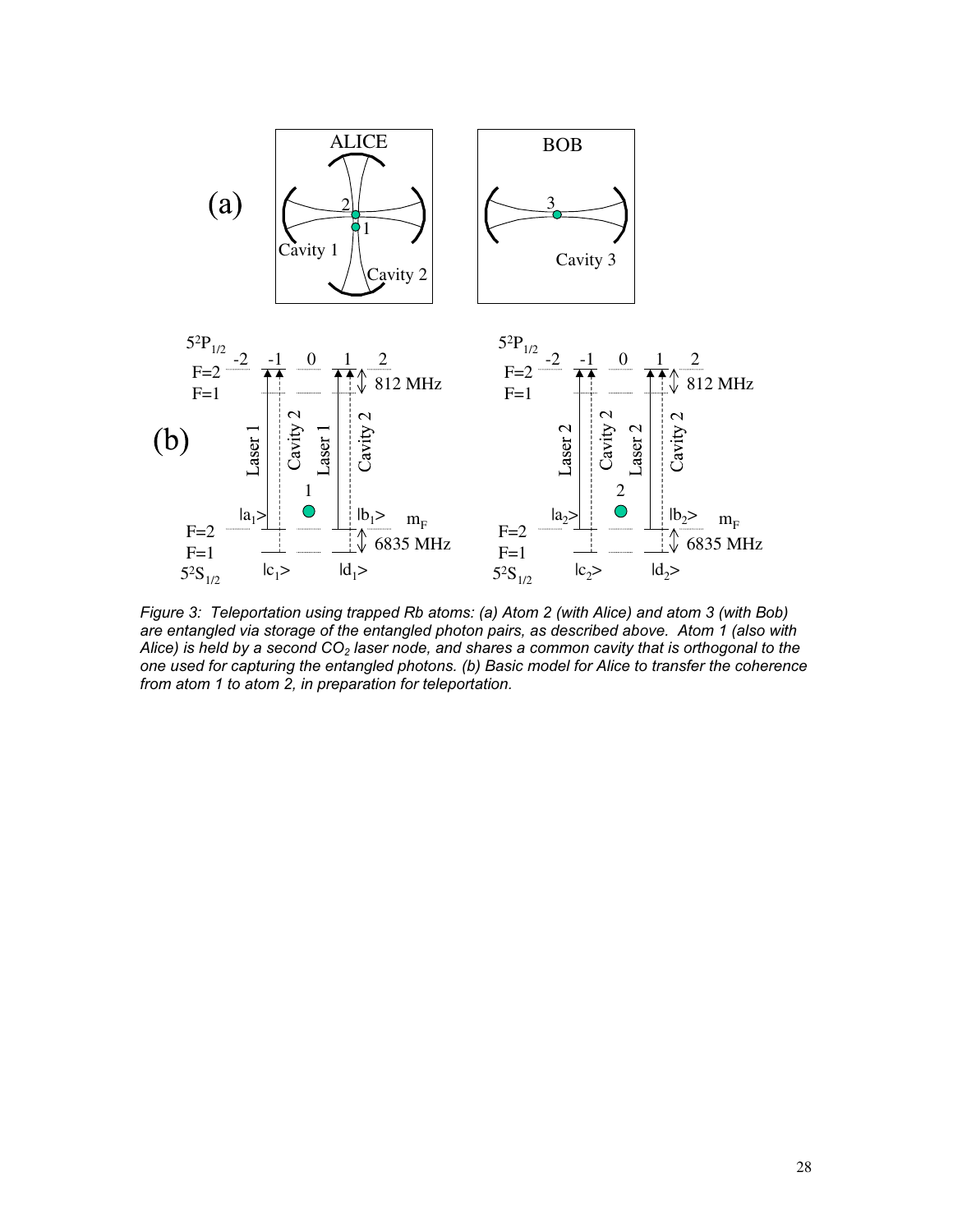

Figure 4. Bell state measurement: (a) Off resonant Raman transition used to map the amplitudes of the Bell states onto the bare atomic states (b) Bell state detection is done sequentially using Raman transitions (see text).



Figure 5: Illustration of the configuration to be considered for synchronizing Raman atomic clocks using shared entanglement between atom pairs, produce via storing entangled photon pairs from OPA's. The off-resonant two-photon transitions depicted on the left are equivalent to direct RF transitions, and hence can be used to realize localized single atom clocks, without requiring RF cavities. The use of unbalanced laser intensities on one of the clocks lifts the degeneracy by introducing a light shift, as needed for determining absolute time references.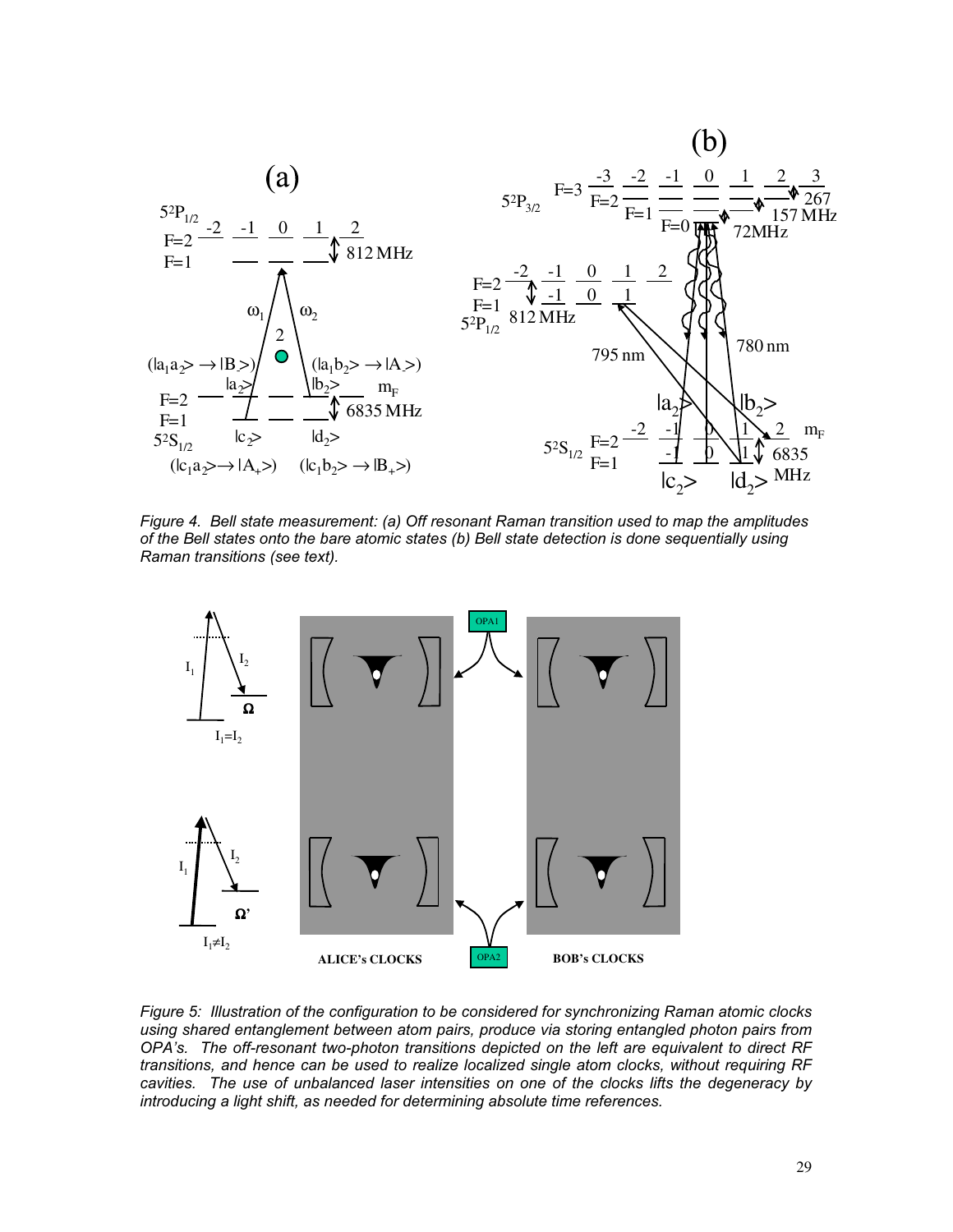

Figure 6: Experimental data, with corresponding theoretical fit, for measuring the temperature of the atoms in our trap. The trapped atoms were dropped from the center, and the arrival time was recorded by monitoring fluorescence from a sheet of light located about 30 cm below the trap. From the geometry and the timing information, we determine that the temperature of our trapped sample is 14 µK. Further cooling is possible, but may not be necessary for our scheme, where only a few cold atoms have to be caught using FORT beams.

### 6. Technical Progress Towards Automatic Target Recognition and Contentbased Data Mining using Polymer-based Thick Holograms

Previously, we have reported storage and recall of many pages of data in a holographic sample made in our group, using a material called PDA. Currently, we are constructing a unit that will demonstrate rapid identification of a stored image via optical correlation. Briefly, we will store in an MMU (multiplexed memory unit) about a million (1,024,000, to be exact) images of various objects, viewed from different distances and perspectives. For our purposes, many copies of the same image would be used. We will then demonstrate that any one of these images can be identified via optical correlation with the stored images in the MMU. Here, we report the technical progress we have made towards this goal.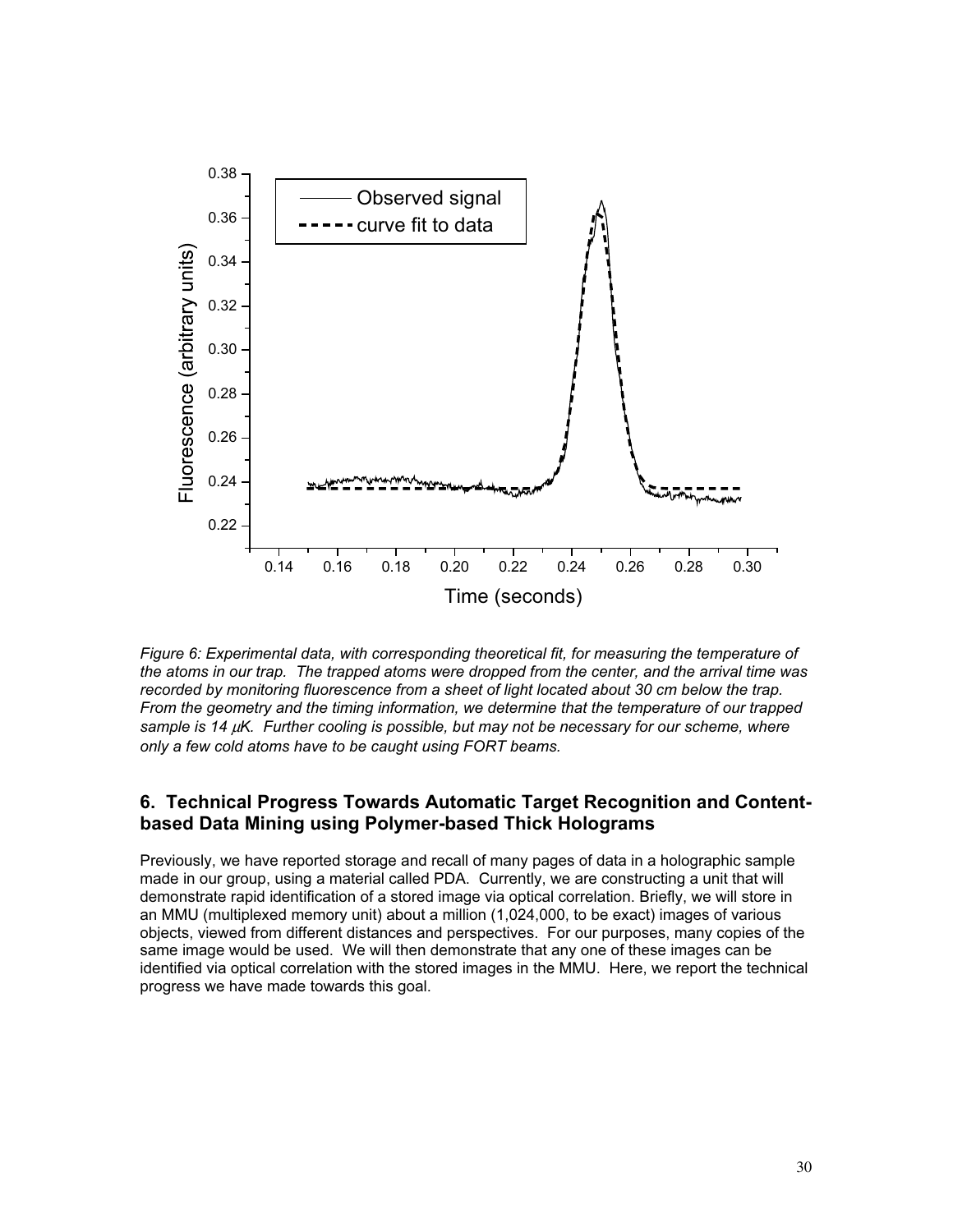

 Figure 1: Schematic illustration of the MMU (multiplexed memory unit), with a dimension of 124mm X 124mm X 2mm. The number of sub-units is 1600, although only 64 are shown for clarity. Each sub-unit has a dimension of 2mm X 2mm, and separated from one another by a 1 mm wide guard strip in all directions.

The MMU is shown schematically in figure 1. We have made many copies of such a sample, with a square dimension of 124 mm X 124 mm, and 2 mm wide guard strip on each side. The active area of 120 mm X 120 mm is sub-divided into smaller squares, each 3 mm X 3 mm,. This corresponds to a total of 1600 sub-divisions. The sub-divisions are separated from one another by a 1 mm guard band on each side. This is necessary in order to allow the angular multiplexing.

The sample has a thickness of 2 mm, corresponding to an angular selectivity of about 0.25 mrad, for a writing wavelength of 514.5 nm. We use an angular separation of 0.5 mrad between each data page. Each subdivision stores 640 pages, corresponding to an angular spread of  $\pm 9$ degrees. The reference beam is at an angle of  $30^{\circ}$  with respect to the normal to the sample. The image beams, corresponding to the 640 data pages, spans the range of  $-21^\circ$  to  $-39^\circ$ . This is illustrated in figure 2.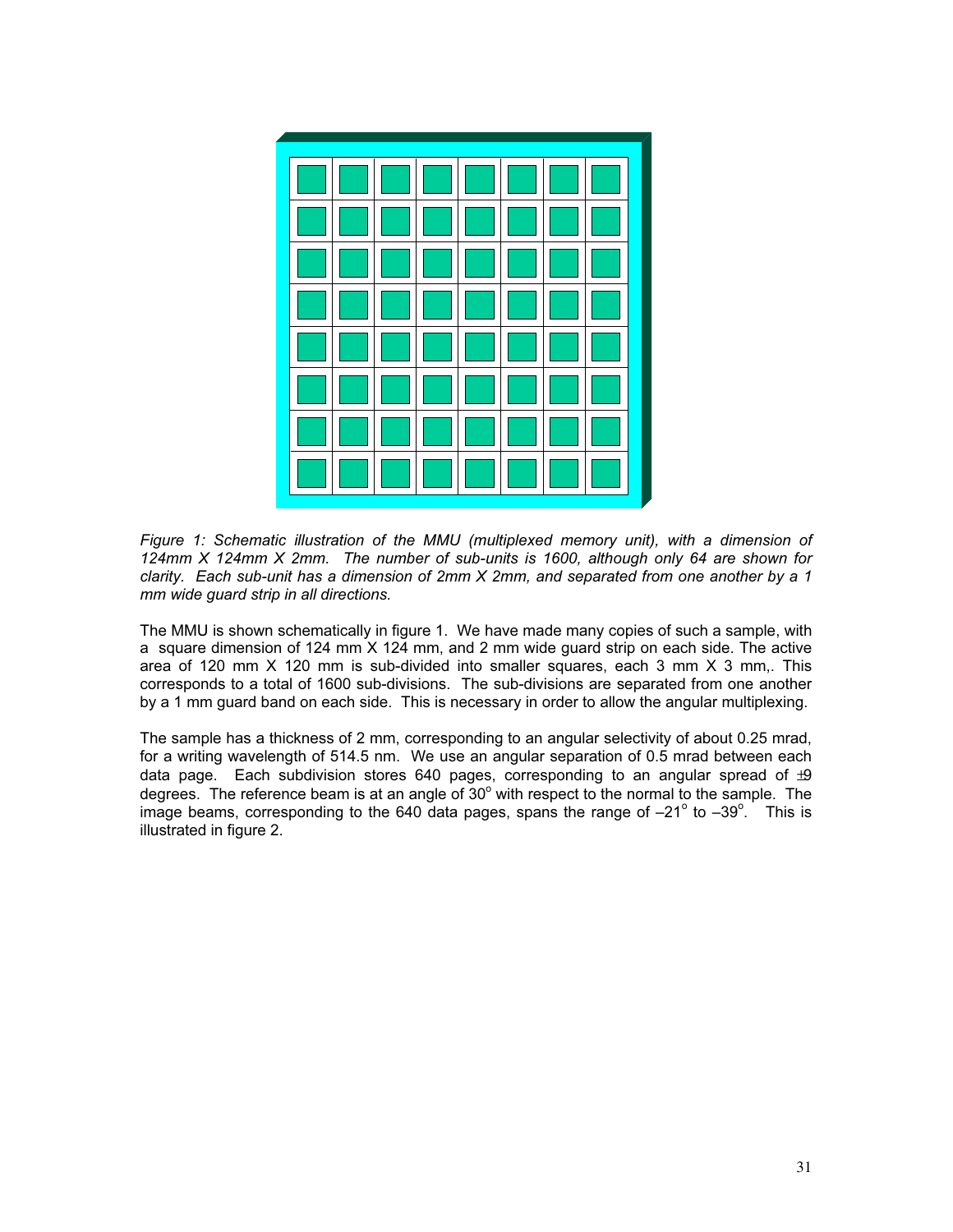

 Figure 2: Schematic illustration of the angular multiplexing geometry, drawn to scale. The reference and image beams are incident on the MMU from the front. The reference beam is held fixed at  $-30^{\circ}$ , while the image beam is scanned from  $+21^{\circ}$  to  $+39^{\circ}$ , in increments of 0.5 mrad. Note that the 1 mm wide guard band is wide enough to eliminate potential cross-talks between neighboring sub-units.

In order to write the data at each of the subdivisions, we have devised a two-dimensional scanning system, shown schematically in figure 4. The assembly consists of two different positioners. The MMU is secured to the fine positioner (FP), and the FP is secured to a coarse positioner (CP). Assume first that the CP has moved the sample to within 0.5 mm in both X and Y directions. The FP is then used to position the MMU precisely. This accomplished by using a feedback system. A diode laser is mounted at a position that remains fixed with respect to the writing apparatus. A screen, fastened to the FP, and parallel to the MMU, moves around in front of the diode laser as the FP moves the MMU. The surface of this screen (e.g. metal coated plastic) reflects the light back, which in turn is redirected to a photo-detector. This surface has a number of holes, equaling the number of MMU sub-units, and separated from each other by the same distance as the MMU sub-units. The hole diameter is about 0.5 mm, while the laser beam diameter is about 1 mm. As such, the laser beam is aligned perfectly with the hole when the detector signal is minimized. A simple servo is used to guide the FP, first in he X direction, and then in the Y direction until this position is reached. Note that the MMU and the reference screen are mounted on a single bar, which in turn is connected to the FP. After the data has been stored, the MMU and the reference screen has to stay fastened to this bar at all times; otherwise, a painstaking (but not impossible) procedure has to followed to re-establish the one to one correspondence between the MMU sub-units and the holes in the reference screen.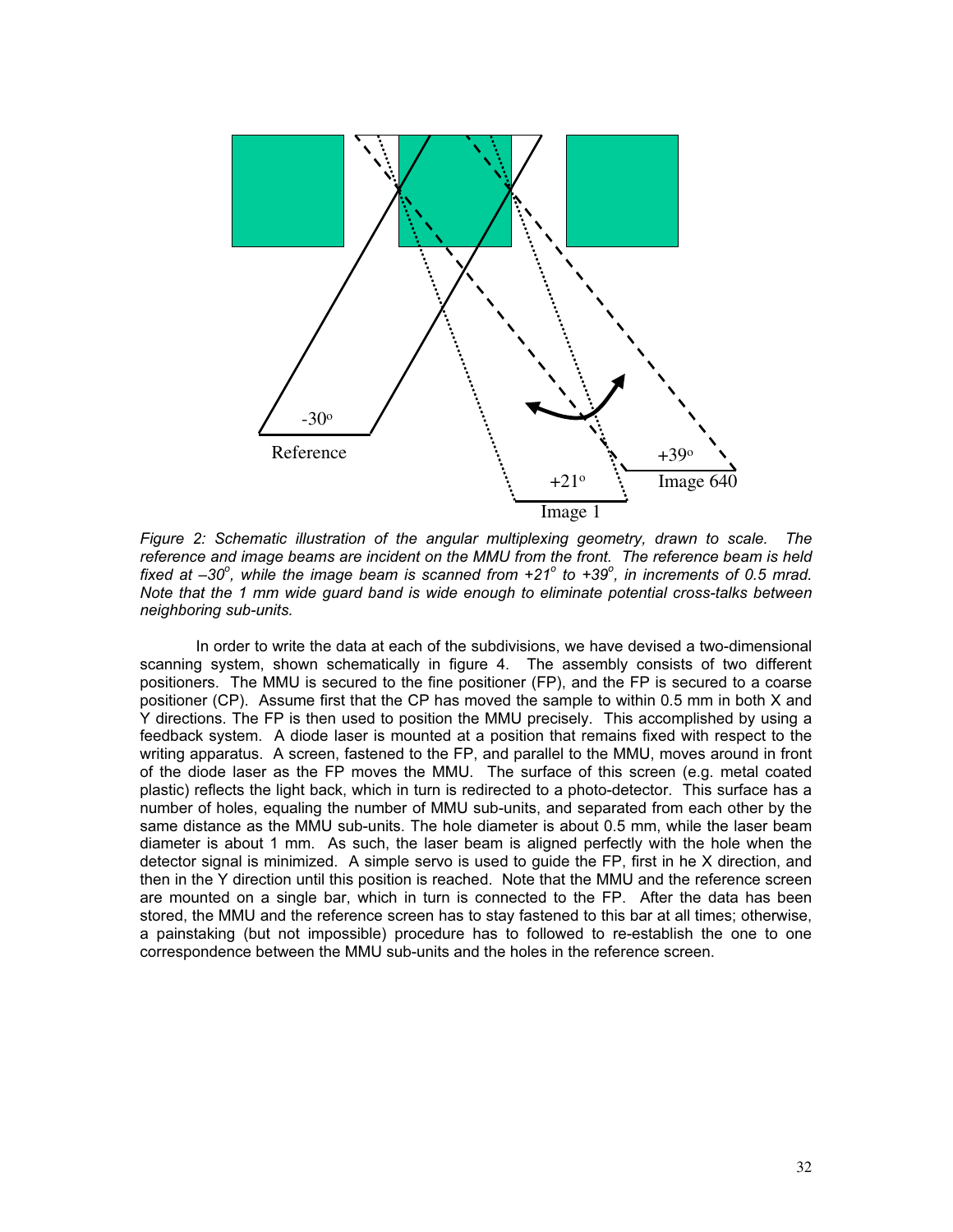

Figure 3. Schematic Illustration of the 2D scanning mechanism.

In order to demonstrate the automatic target recognition, we have developed a data base containing pictures of actual military targets, including planes, tanks, armored vehicles and missiles. Altogether, we have put together a library of 2560 (=4X640) images. Each image has been converted to a reduced image represented by 256X256 bits. This step is identical to what we had done in converting frames from a skating video during our earlier demonstration of holographic image storage and read-out. Figure 4 shows a sample of these 8 kbyte images for a particular plane, pictured from different distances an orientations. These images are called the raw image files (RIF's). The RIF's have been named sequentially for automatic access, and stored in a hard drive. These 2560 images are repeated 400 times to fill out the 1600 memory sub-units. The writing set up is illustrated in figure 5. Briefly, an Argon laser is used as the source. The laser beam is split into two parts, one for the reference and the other for the object. The object beam reflects off the SLM, which has the image file downloaded from the computer. The reference beam is scanned using two mirrors so that angular multiplexing is possible without spatial shifting. A timing system makes sure that the whole operation proceeds synchronously.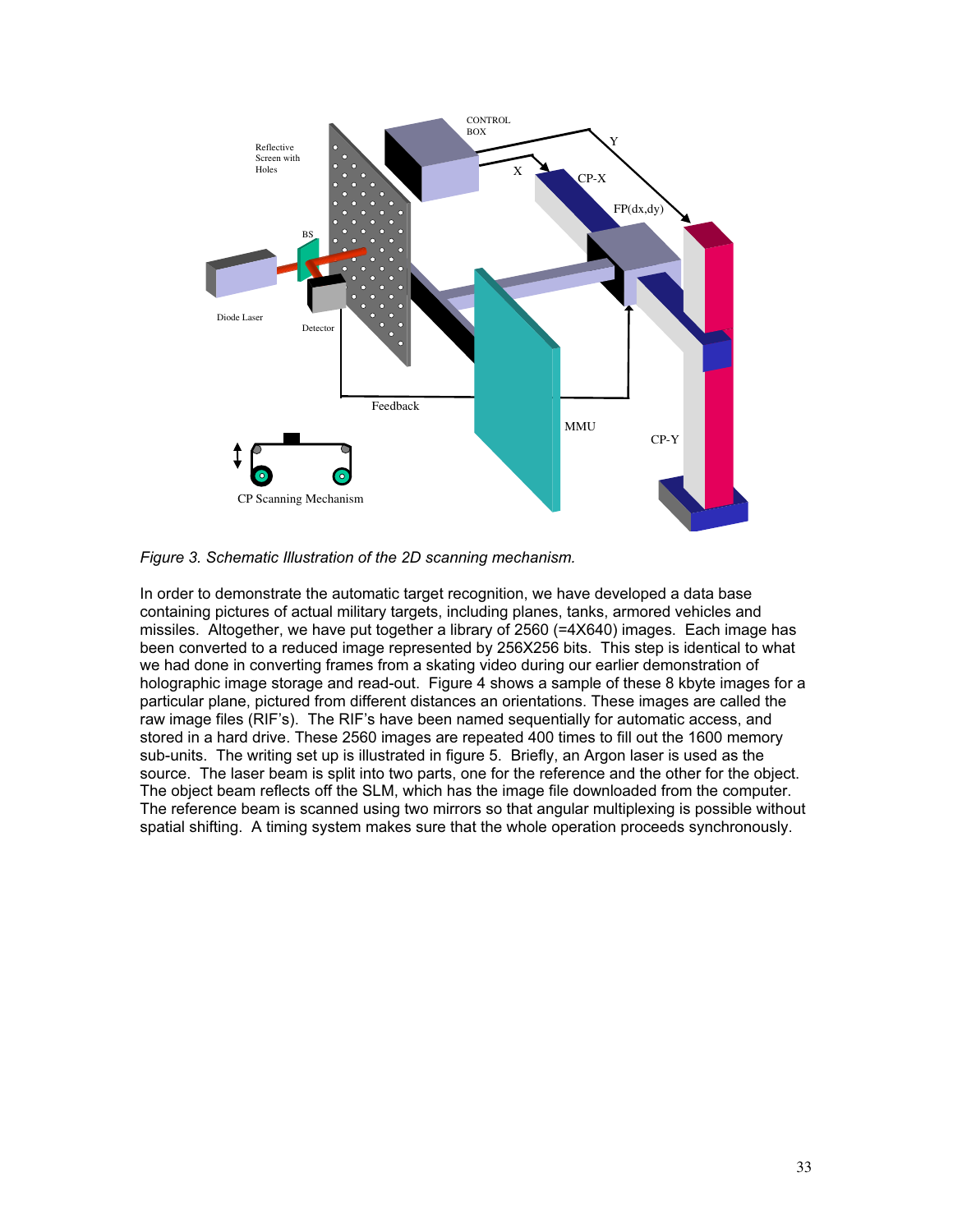

Figure 4: Different sizes and orientations of the same plane, recorded in a 256X256 bit grid. The correlator would be able to distinguish not only between different planes, but different orientations of the same plane.



Figure 5. Schematic illustration of the writing set up for producing the image correlator.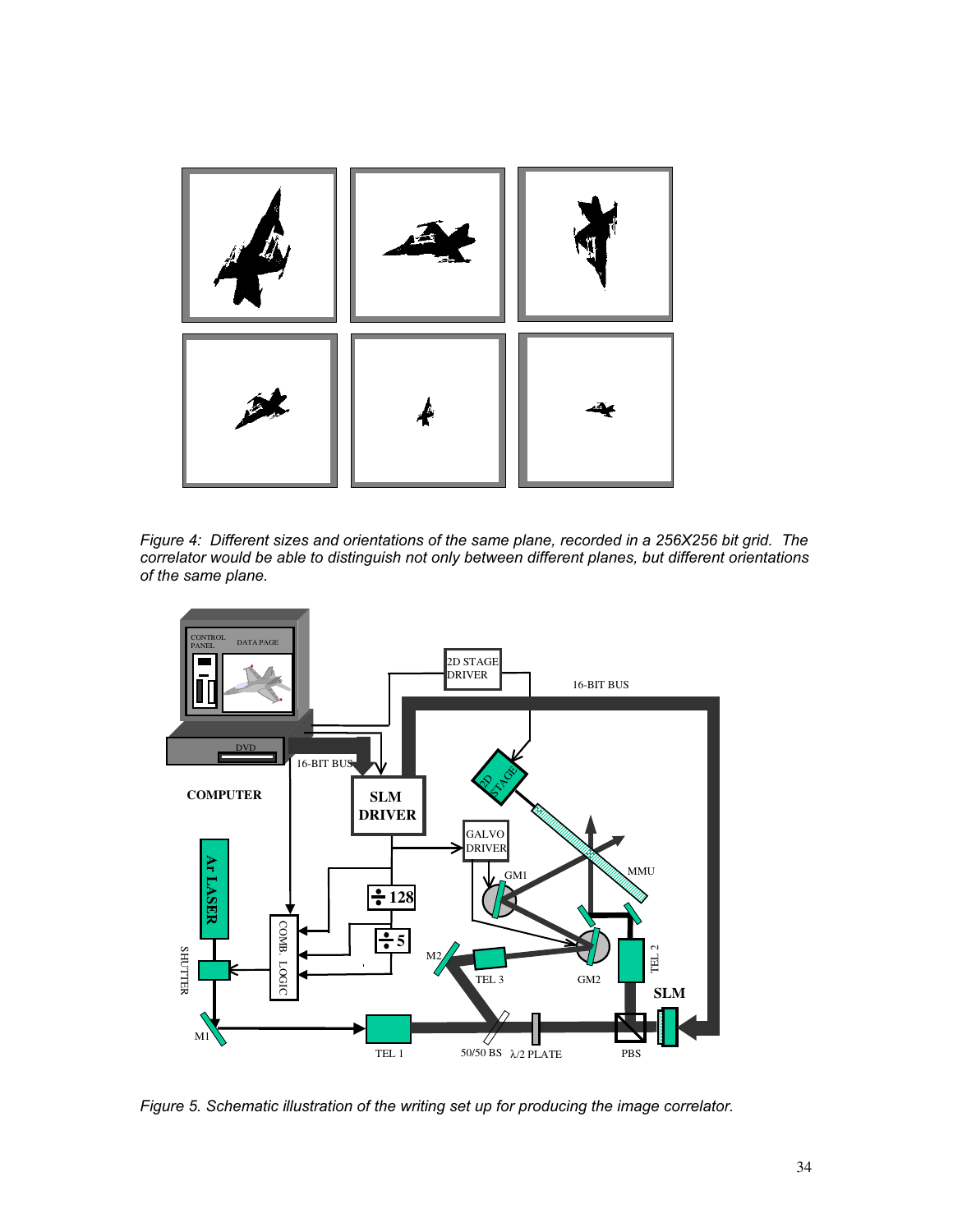

Figure 6. Top: Schematic illustration of the MMU based brass-board unit for image identification. Bottom: Lens to be inserted between the MMU and the CCD array in order to resolve the correlation spots. See text for details.

The reading process is illustrated in figure 6. The read-out is performed by a solid-state green laser (532 nm), with an output power of 20 mW. The output of this laser is passed through a shutter, and then expanded by a telescope (TEL1) to fill the area of the SLM. To start with, the image in question is loaded into the SLM driver. The image reflected from the SLM is redirected by the polarizing beam splitter (PBS), and reduced in size (TEL2) to match the area of the memory sub-unit.

In order to detect a possible correlation peak, a linear ccd array is placed 10 cm behind the MMU. A lens of focal length 5 cm is placed between the MMU and the ccd array, as shown in the bottom